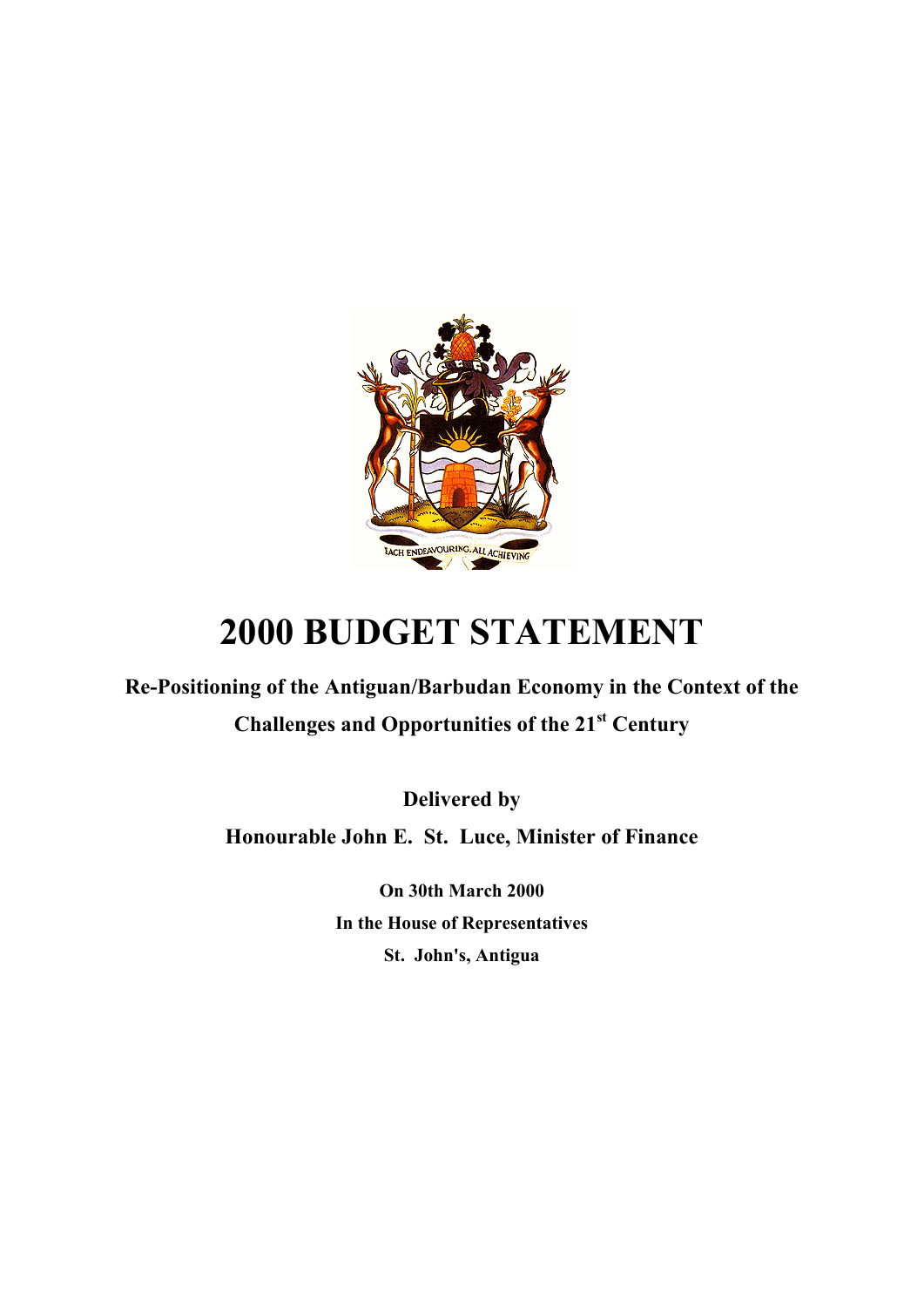#### **Introduction**

Madam Speaker, Honourable Members of the House of Representatives, on behalf of the Government of Antigua and Barbuda I have the honour to move the second reading of the Bill shortly entitled the AAppropriation Act 2000. This Bill seeks the formal approval of Parliament for anticipated recurrent expenditures of the Central Government during the fiscal year from January 01 to December 31, 2000. You will have observed in the Estimates tabled earlier that the total projected recurrent expenditure for fiscal year 2000 is EC \$476,137,482, whereas the Bill before you seeks legislative authority for recurrent expenditure of EC\$354,035,727. The difference of EC\$122,101,755 represents Statutory Expenditure authorized by the 1981 Constitution of Antigua and Barbuda and ancillary legislation. The main components of Statutory Expenditure are Charges on Account of the Public Debt, Pensions and Gratuities, and the emoluments attached to certain offices protected by the Constitution.

May I also remind Honourable Members of the House, that there is a separate Bill for the Appropriation (Development Fund) Act, 2000 which seeks legislative authority for capital expenditure amounting to EC\$157,228,163, of which an amount of \$18,711,960 represents the projected development expenditure for Barbuda.

Finally, the tabled expenditure estimates before us do not include the budgets for the various statutory bodies and agencies of Government such as the APUA, Port Authority, CMC, Education Board, Medical Benefits, ADC, IFSA, IDB, National Parks Authority, St. John's Development Corporation, Deep Bay Development Project, Free Trade Zone and the Social Security.

Madam Speaker, I stand before you on the brink of a new Century, at the start of a new millennium. The challenges and promises of the new Century are now before us and they are indeed formidable.

This is a time for decision making. Making decisions on matters that are fundamental to the future prospects of our country and our ability as a people to successfully overcome and exploit the opportunities of a globalised and liberalised trading environment. This new market place is dominated by private capital and a few mega-economic blocks.

Madam Speaker, the old ways can no longer safeguard us. We must, all of us, be prepared for radical change in our assumptions, manner of operations, sense of responsibility, discipline and commitment to what is good for this country and for what is critical for us to achieve and to survive and thrive as a proud people in our Antigua and Barbuda.

Madam Speaker, whether the issues deal with the relations between us as a people, or of Public Sector Investment Programming or fiscal discipline in government or the role of the police in fighting crime, or the unilateral rule-setting of the Organisation of Economic Corporation and Development (OECD) on the operation of the Off Shore Sector, it is clear that creative new ways are required in designing and implementing solutions to the fundamental challenges and opportunities of the 21st Century.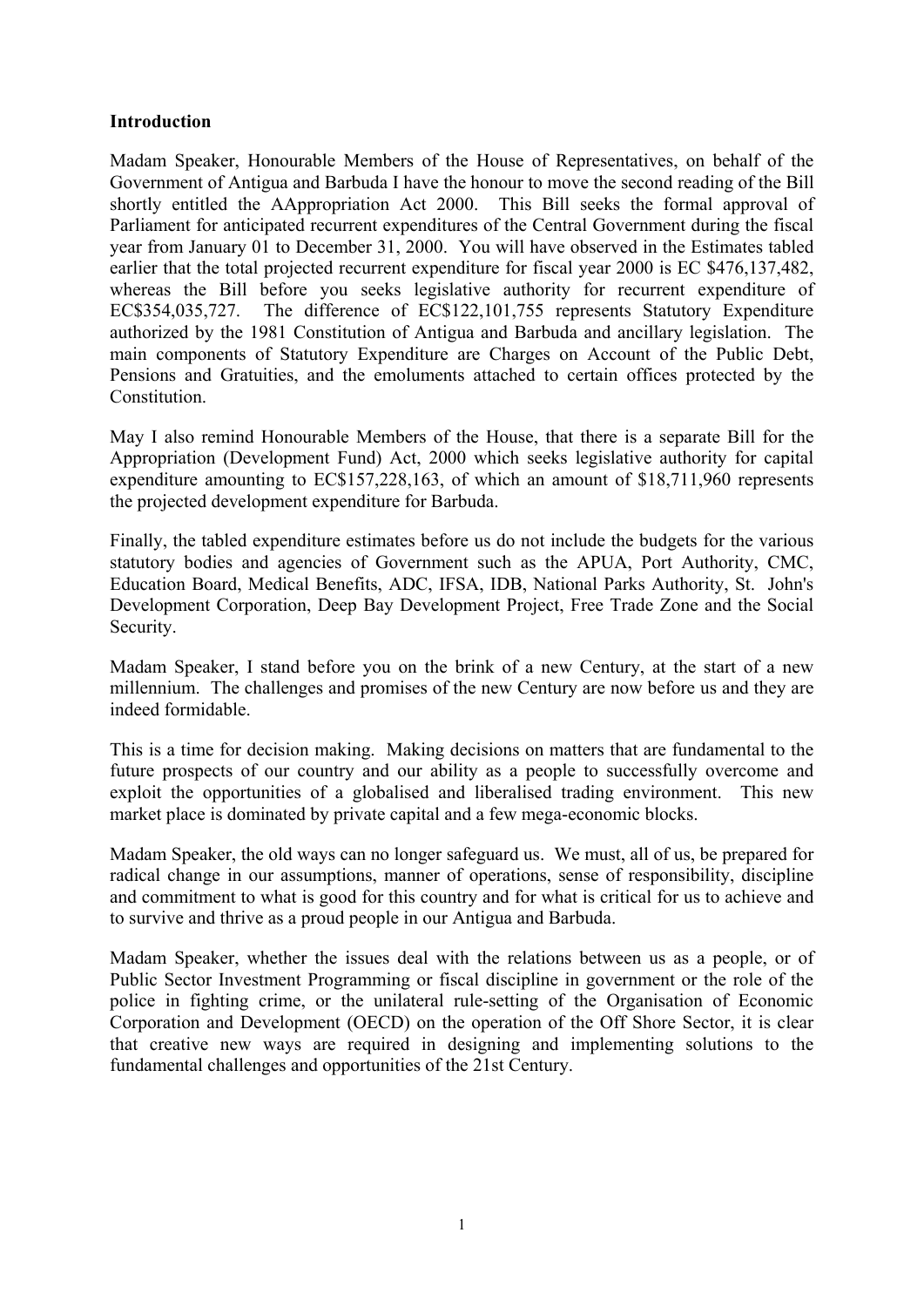#### **Budget Theme**

That is why Madam Speaker, I have chosen the theme for my Budget Presentation as the repositioning of the Antiguan/Barbudan Economy in the context of the challenges and opportunities of the 21st Century.

In developing this theme, I intend to briefly outline the important features of the global environment within which Antigua and Barbuda will have to operate, their implications for this country and the adjustments that will be necessary.

#### **Global Environment**

Madam Speaker there are five features of the Global Environment that will force all countries to make adjustments in their internal structures and processes.

- (1) Free and open competitive Trade in Goods and services with no differentiations for size, stage of development or location of countries.
- (2) The drying up of official aid and capital and its replacement by private capital within the context of a globalised capital market with its inherent implication for contagion.
- (3) The setting up of global economic rules and the power to enforce them. These rules are clearly dominated by major national economic Powers e.g. World Trade Organization (WTO), OECD, International Monetary Fund (IMF), World Bank.
- (4) Duality in Development objectives with both economic and social indices as criteria for judging performance of states and accessing development resources.
- (5) The spread of a common core of globalised cultural practices, in terms of desired lifestyle e.g income, health, consumption, education, housing, crime, drugs, entertainment and transparency in Governance. In other words Madam Speaker, the citizen in Antigua and Barbuda, in Barbados, in St. Lucia, in the U.S.A., in Europe, in Chile and in Nigeria expects and demands of Government the same standard of living and similar entertainment.

All of the above have implications for the pressure placed on Government's like ours as we seek to meet these expectations.

#### **Implications for Local Economy**

Madam Speaker, taken all together the preceding five features of the new world environment send a unified core message. This message is rather succinct and it is: that every Nation State is viewed as equal and self-reliant in its ability to satisfy the needs of its population and sustain its own economic and social development.

Madam Speaker, the old principles that viewed Nation States with differential capacity, hence the need for special preferences in trade, the provision of aid and preferences for investment, migration and educational opportunities, are no longer with us. Hence, in our region we have banana, sugar, rum and LOME problems. As a natural consequence of this, our internal structures and processes which produce uncompetitive primary products for a captive market,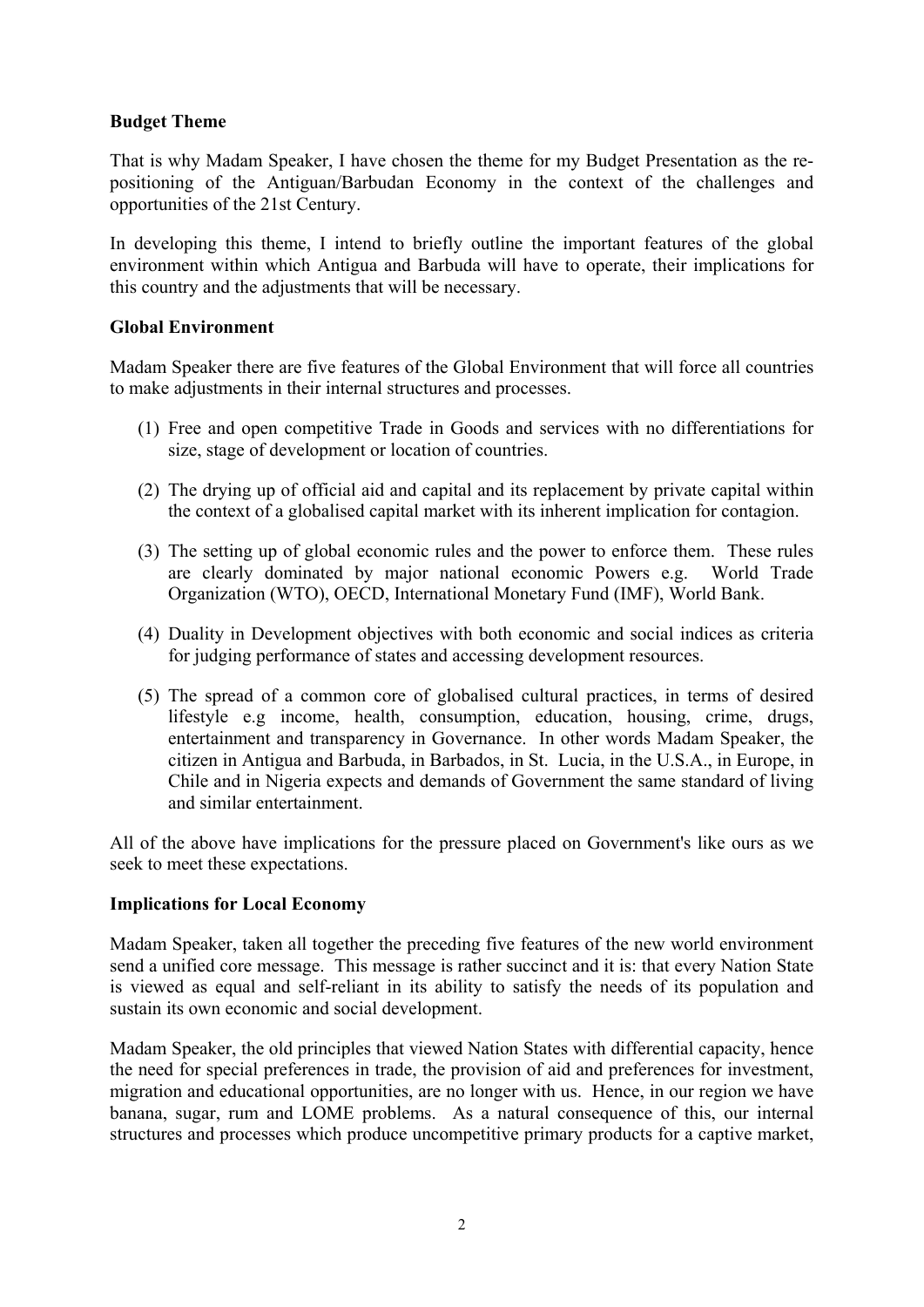or fiscal plans which are out of balance, expecting grant financing from bilateral and multilateral development agencies must also be something of the past.

This situation also applies to an investment promotion programme based on tax free status of enterprises. The lack of aid resources coupled with the increased development pressures placed on us, and unilateral rules by OECD States on unfair tax competition would make these past practices untenable in the future.

This situation would be greatly aggravated by the increased demands placed on Antigua and Barbuda by an increased focus on social investment and the expectations of our citizens for a first class lifestyle and environment.

#### **Programme of change**

Clearly Madam Speaker, there is need for a programme of change if the nation of Antigua and Barbuda like other Caribbean States is to successfully make the adjustments necessary for repositioning of the economy to meet the challenges and harness the opportunities of the 21st Century.

#### **Attitude:**

The first and perhaps the most important change is one of attitude. This change in attitude and outlook should be based on a recognition for the need for new ideas and a willingness to abandon traditional mind-set. It should also recognise the need for speedy decision-making and implementation. This attitudinal change will only come about if Government and parliamentary officials, the business sector professionals, the civil service and other civil society organisations recognise the grave dangers with which we are faced in the new global environment.

These dangers include the possibility of total collapse of not only our way of life but also of our country and our identity as a people. Of quintessential importance is our need to be more fiscally disciplined and responsible, our need to be willing and prepared to pay our fair share of the tax burden as well as the recognition that there are some core policy issues over which there must be consensus in our efforts to safeguard the future of our state.

The funding gap left by the drying up of aid and concessionary financing, the demand for more social and environmental investments, the expectations of a population of a first class lifestyle, together with the traditional need for expanding infrastructural development, exaggerated by the annual destruction by hurricanes, all clearly point to the need for additional financial resources, sourced from the local economy.

#### Agenda for Fiscal Change

The first area of change urgently required is in the area of fiscal policy. And, Madam Speaker, this is the reason why in the Labour Party Manifesto we pledged to reform fiscal policy with a view of attaining and maintaining fiscal balance. In that Document "Empowering the People" our Government laid out a detailed programme of change, which I am pleased to report as Minister of Finance we have already started to implement.

I am happy also to report that in a conference held in Barbados sponsored by Caribbean Development Bank (CDB) and IMF with contributions from the World Bank and other major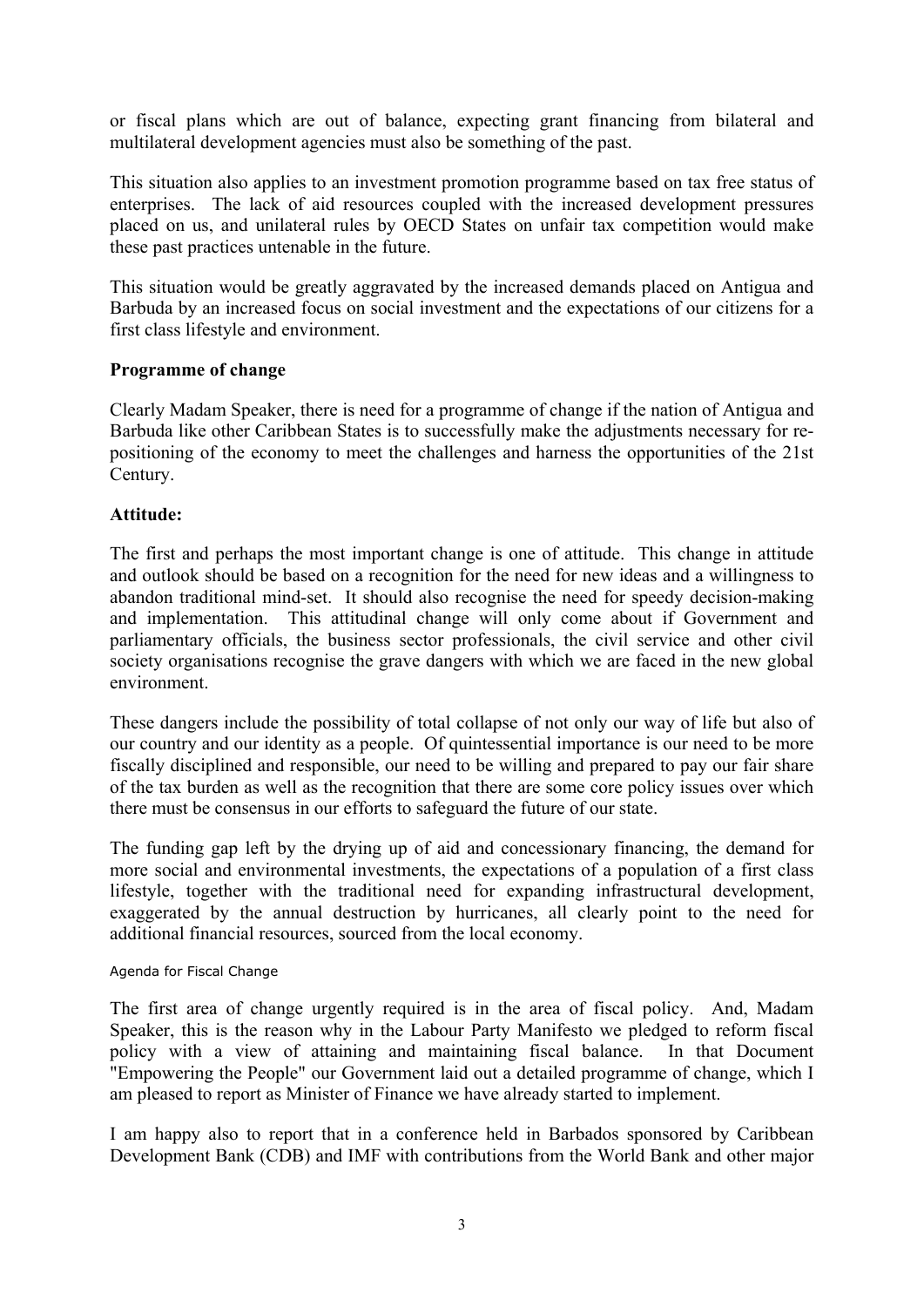Regional Agencies, that the agenda of change in fiscal policy laid out by our Government was supported by prescriptions recommended for the region by this conference.

In a document titled "Fiscal Reform Agenda for the Caribbean" by an IMF Staff member, Ewart Williams, dated February 8-9, 2000, the following areas of adjustments were outlined:-

- (1) On the revenue side (there is need) for strengthening broad-based taxes such as the value added tax, corporate and personal income tax and at the same time developing under-utilised sources of revenues such as property tax and taxes on the selfemployed;
- (2) On the expenditure side, civil service reform should be a priority. In addition, Governments need to deal with the remaining enterprises still in state hands and in strengthening the social security system. This document went on to say that "whatever the specific form it might take a broad based sales tax is an essential component of a modern tax system."

And so Madam Speaker, I wish to emphasize that the programme of change laid out in this Government's election manifesto is on the right track.

You will recall Madam Speaker that as Minister of Finance I announced various changes in tax instruments and deductions in an effort to meet the challenges of globalisation and to increase the efficiency of our tax collection machinery; and finally as a means of ensuring that each citizen pays a fair share of the burden of developing our society. The three revenue measures which were proposed included an amendment to the Medical Benefit Act, an amendment to the Income Tax Act and the proposed Property Tax Legislation.

Based on the agenda for fiscal policy change accepted at this conference, it is clear that in terms of having a broad based tax, our 2% turnover tax fits the bill, while our proposed property tax legislation is consistent with the agreed recommendations in this area.

Madam Speaker, we are also taking action on the first generation fiscal reform agenda outlined in that conference; a programme of work in which some Governments are ahead of us.

You will recall Madam Speaker, in February of this year, the Honourable Prime Minister signed an agreement with United Nation Development Programme (UNDP), to initiate work on introducing a programmed budgeting system throughout the central government and key statutory corporations. This provides for the updating of our financial rules, the computerisation of Treasury, Customs, Inland Revenue and the Finance functions in every Ministry. This programme is well under way and includes one week of training per month over the next twelve months for the various staff in each Ministry.

Madam Speaker, I expect that by September this year, the key financial functions would have been computerised which would greatly contribute to the efficiency of the system. We will by Year 2001 Budget, be converting to a programme budget; with all relevant staff members fully trained.

As part of the institutional strengthening process, a training programme has been introduced in Customs. In addition, Cabinet has agreed to the introduction of an incentive programme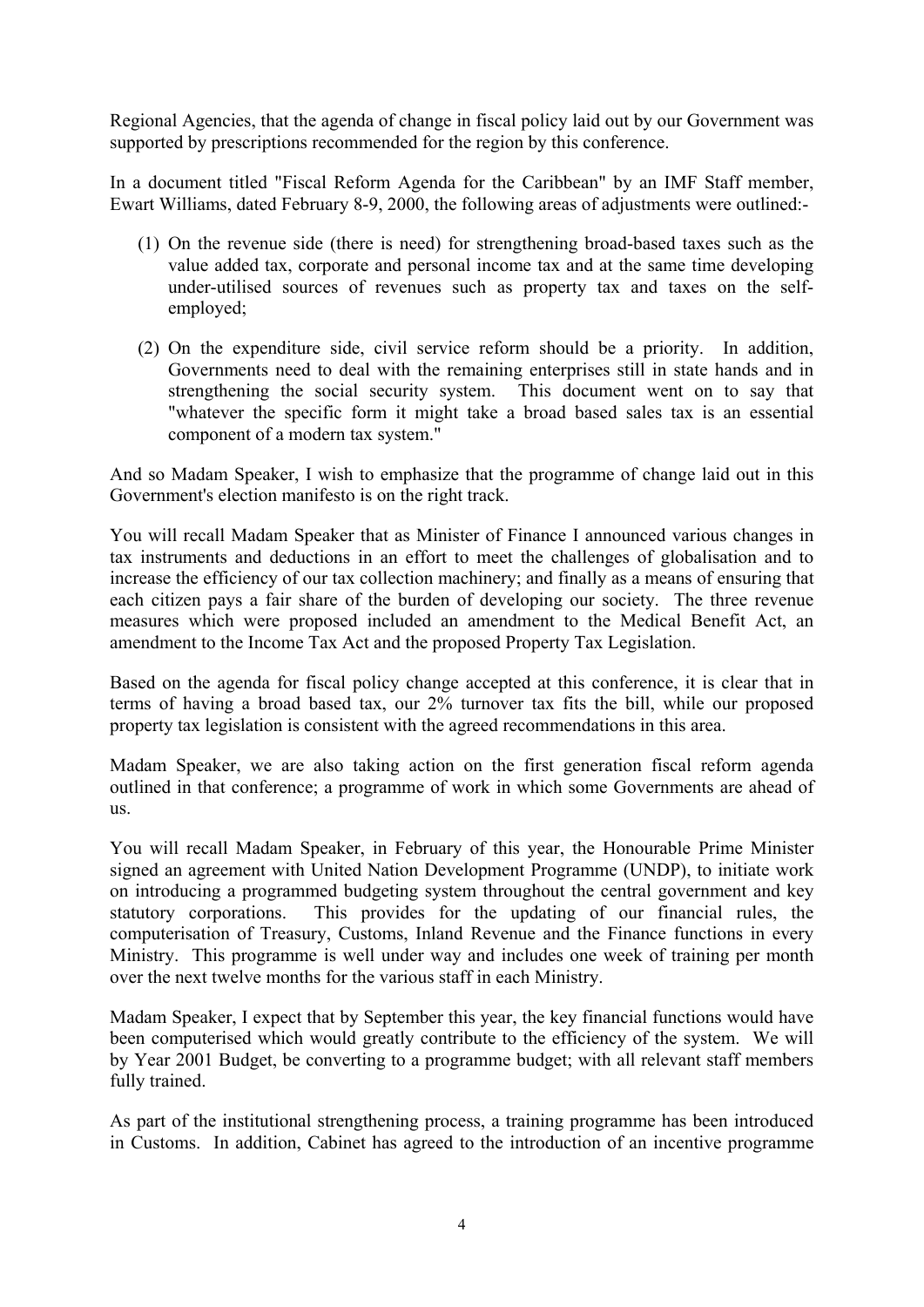for both the Inland Revenue and Customs department officers in their efforts to attain the revenue and quality of service targets.

Finally, with the assistance of friendly Governments, Barbados, Canada, Jamaica and India, we will benefit from some short term technical assistance in Customs and the Inland Revenue areas for tax collection.

Hence, Madam Speaker, tax collection will be enforced without fear or favour.

Two other critical areas on the revenue side that Government has moved to strengthen is (1) procurement practices and (2) major reduction in discretionary tax exemptions.

Madam Speaker, it is clear that in terms of the fiscal policy agenda, this Government is moving at a rapid pace to implement these measures relating to the revenue side.

Civil Service and Government Corporation Reform

Madam Speaker, it is the intention of the Ministry of Finance to tackle head-on the expenditure reform agenda and we have no illusions. We are fully aware that expenditure reform is difficult but we will prevail. The continued development of our economy depends on Government bringing its expenditure under control, generating a large enough surplus on the current account budget that would be sufficient to finance a well planned and managed economic and social investment programme.

Madam Speaker, the appropriate frame-work through which this can be accomplished is through civil service reform, and rationalisation of the operations of Government Statutory Corporations.

Madam Speaker, while the Prime Minister has placed responsibility for civil service reform in another Ministry I will make a couple of points on this issue, since as outlined above, it is one-half of the framework within which the expenditure change agenda will be implemented.

Presently, this Government, with the assistance of CDB, is undertaking a study of the civil service, out of which recommendations specific to the civil service reform agenda in this country will be formulated.

This study will be based on the OECS reform study funded by the Canadian authorities and completed in 1996. Further, this study has to be sensitive to the delicate balance of meeting social responsibilities of job creation, flexibility in hiring, career path development, training, efficiency, equity, accountability and overall cost.

Ultimately, through the specific measures that will be adopted, there is need for a more efficient, dynamic and less expensive Civil Service. The Ministry of Finance looks forward to the recommendations of this study, hoping that they will not only be at the level of conceptual theorisation but more importantly that a vigorous operationalised programme of work will be developed.

In any event Madam Speaker, Government has to reduce its wage bill. This cannot be achieved by the self damaging knee jerk reaction of sending individuals home, thus jeopardising our social development and commitment to our people. Rather, this Government has taken on the task of focusing on creating alternative employment through the expansion of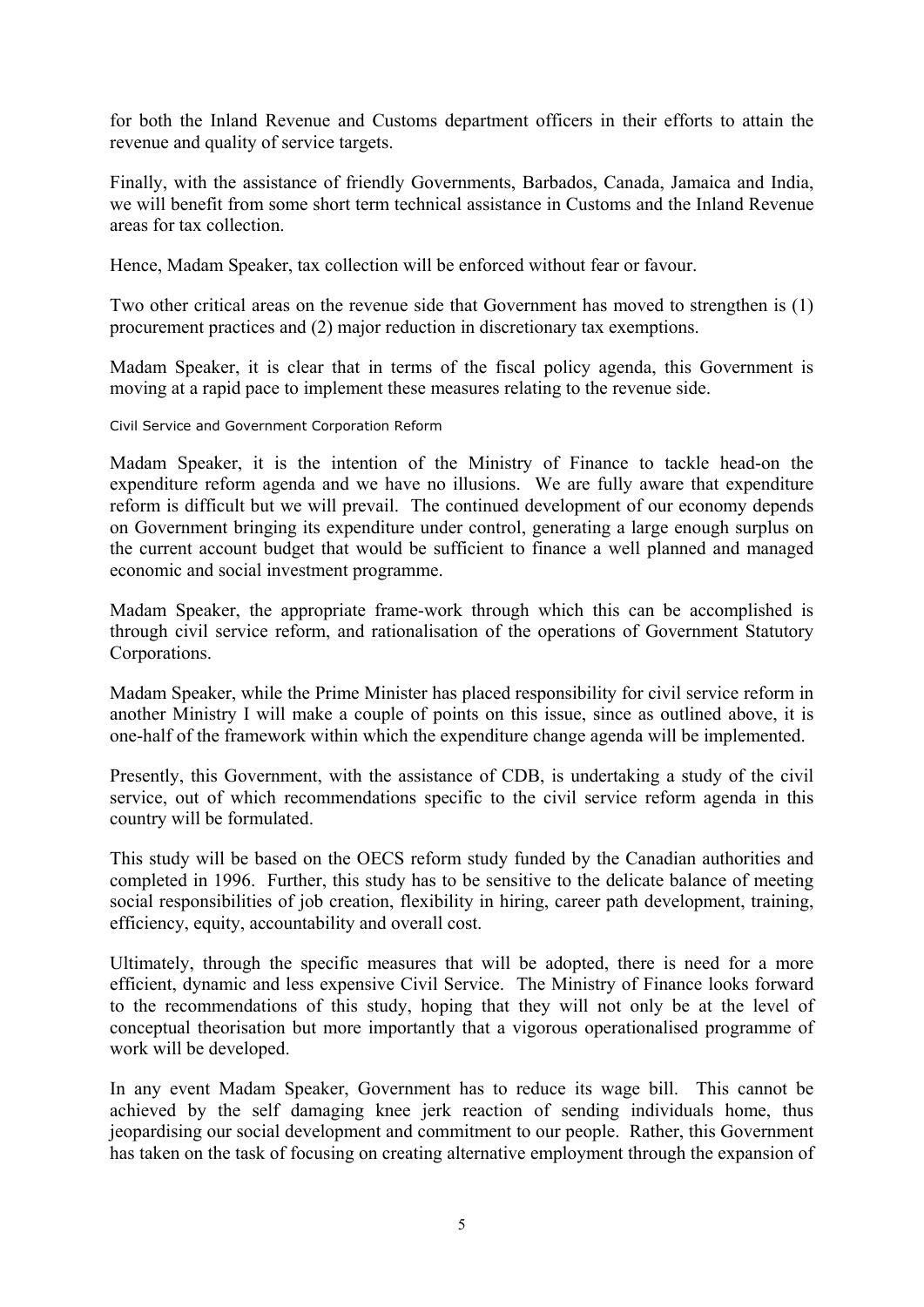productive investment in the tourism, offshore, small businesses, construction, livestock, fisheries and telecommunication and informatics sectors.

A programme for economic growth in these sectors is seen as the fundamental sustainable solution to the high wage bill of Government. While again the delineation of this programme of economic growth is not the current responsibility of the Ministry of Finance, because of its critical nature to the expenditure reform agenda, we have a stake in its successful implementation.

Madam speaker, in the discussions on the small states paper being prepared jointly by the Commonwealth and the World Bank and to which the Caribbean Countries have made significant input, there is consensus that any economic programme that seeks to reposition micro island state economies must focus on pro-active structural and institutional transformation which seeks the improvement and diversification of exports and International economic and political relations.

This must be backed by sound national economic management and increased investment in infrastructure, productive capacity, institutional reform and education.

Madam Speaker, there is also consensus that to succeed in the future will not only require rapid pro-active policy adjustments, in anticipation of global changes in demand and technology, but that defensive and reactive adjustment which attempts to protect industries that are internationally uncompetitive, is self defeating.

Madam Speaker, attaining and maintaining international competitiveness cannot be done at the expense of not paying government its appropriate taxes, since adequate public resources to finance this economic re-positioning is vital to the success of such efforts.

Madam Speaker, it is within this context new economic policy measures must be designed.

Madam Speaker, take the incentive that will be created by the proposed property tax legislation for large land-holders to put their lands into productive use, rather than sitting on it or waiting for that wealthy investor who will pay ten times its real economic value which seldom happens.

Madam Speaker, there is a large high priced un-fulfilled market for goat meat throughout the Caribbean. As Caribbean people, we love goat meat, whether as stewed goat, roast goat, goat water, curry goat, or mannish water. There is just not enough goat meat to meet the regional demand.

Presently, we are completing the construction of a modern abattoir at North Sound. In the Ministry of Agriculture and through Caribbean Agriculture Development Institute (CARDI), the regional research agricultural organisation there already exists tremendous expertise in planting grass and rearing goats. So Madam Speaker, we have the market, we have the expertise, we have the Abattoir infrastructure, and now we have the economic incentive for the private sector to move i.e a tax of a \$100 per acre per year. Madam Speaker, two goats per acre can easily cover this tax, and the experts say that the recommended stocking rate is well over ten goats per acre.

So Madam Speaker, when the view is expressed that the proposed tax legislation will deprive large land-holders of their property, I am amazed. This property tax is merely a "small pin"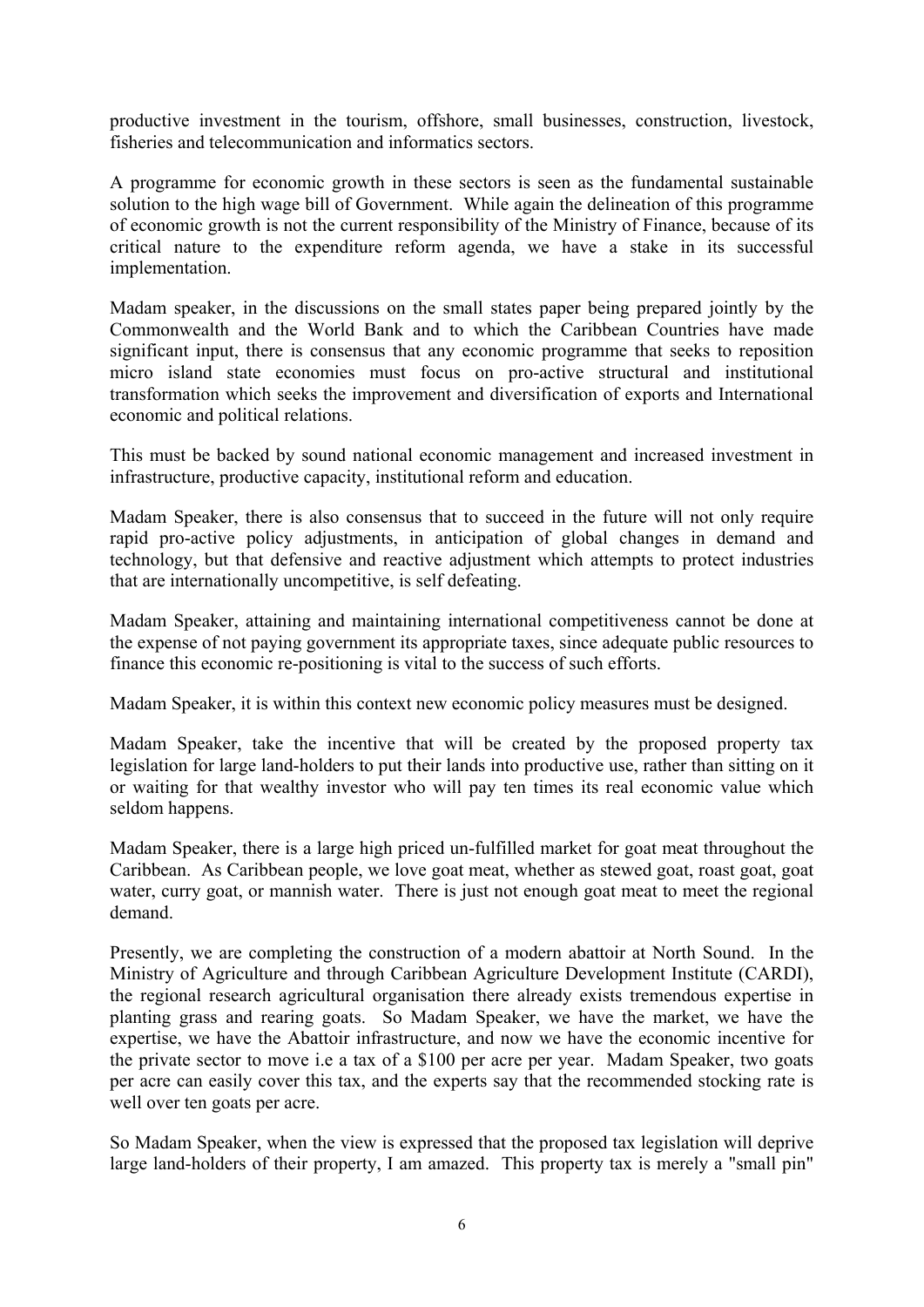that will give a little "chook" for these property owners to bring these assets into productive use and realise their potential contribution to the continued economic development of our country. So Madam Speaker, the state cannot afford the luxury of having thousands and thousands of acres of lands some of which are major tourism development sites lying idle. And it is the private sector that is best suitable for putting this land into productive use.

And so Madam Speaker, the relevant Ministries that deal with the targeted growth areas will find the Ministry of Finance a willing active partner in their development plans and programmes. It is through economic growth we intend to reduce the wage bill of Government. Later in this budget debate the plans for growth in those areas will be outlined.

# **Government Corporations**

Madam Speaker the second component that must be tackled as we wage the war on expenditure reduction, is the rationalisation of Government Corporations. Madam Speaker, as a Government we will have to take a new look at the number of Government Corporations and their levels of efficiency. Certainly, we can no longer afford to be diverting scarce Central Government financial resources to subsidise Statutory Corporations.

There is a clear case for privatisation of either the management or assets of several of these operations and improving the efficiency of others. During this fiscal year the Ministry of Finance will be putting forward concrete proposals dealing with this issue; since the revenues derived in this area could be used to reduce the national debt.

There is though, clear opportunity for the commercial expansion of selected areas of Government Statutory Corporations. In this regard, I would like to highlight two areas:-

#### **Telecommunications and Computer Training**

Telecommunications, as indicated earlier, is one of the growth areas. Telecommunications technology has reached the point where, in North America, telephone companies can also supply Cable T.V., Internet service and other value added content information services.

The Internet industry continues to unfold each day with a growing array of data news information and developments in consumer interactivity necessary to keep business current and operative. We as a nation, specifically our young people cannot afford to fall behind on what's happening in this evolving industry; and, you need distilled information and analysis at your finger tips to support decisions you make. Our youths must be afforded the opportunity to participate and be part of the E-Commerce evolution. The world is no longer a distant world; we are a few keystrokes away from garnering all types of information from disparate parts of the world. No more heavy lifting my country-men; it's all about heavy thinking.

Here in Antigua and Barbuda our local Telephone Company has successfully expanded into the cellular phone market, helping to lower cost and make the service more accessible to more of our people. I would like to congratulate the Minister of Antigua Public Utilities Authority (APUA), and his staff for such an outstanding undertaking, once again showing that governments can successfully enter into technical commercial areas and succeed.

In doing so once again demonstrating the need for micro Island States to pragmatically apply the new theories of the role of the State, which frowns on the State entering commercial activities. Madam Speaker, the State should only continue activities if successful.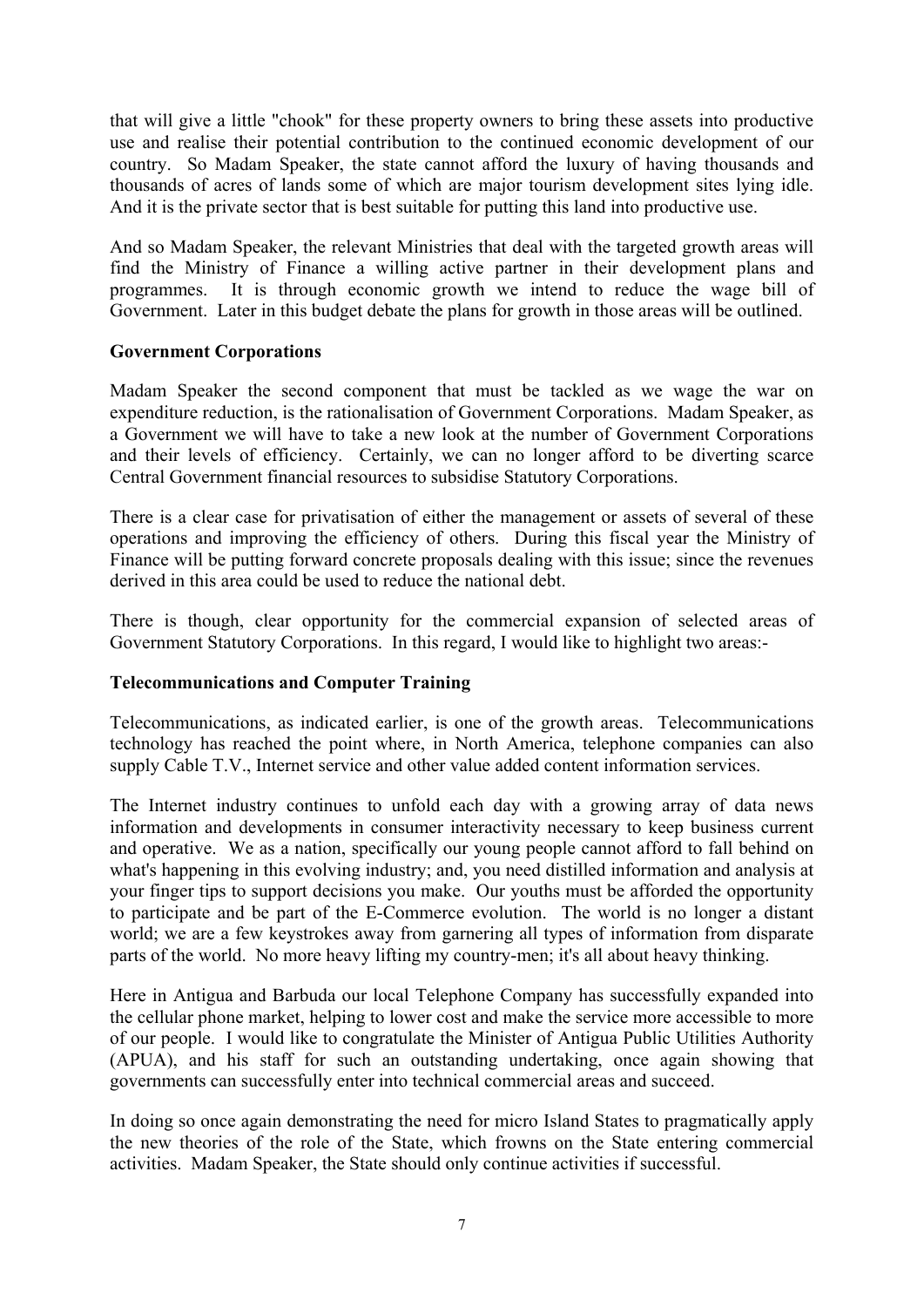The question that this Government will have to answer is whether there are telecommunication areas that APUA can enter into and earn surplus income which could support the revenues of the central consolidated fund. In my view there is real opportunity here and the Ministry of Finance stands ready to support APUA in its efforts.

The second area I would like to highlight is that of the Computer School in the Free Trade Zone. Computers linked via telecommunications and satellite technology will be the major technology that drives development in the next twenty-five years. Computer literacy and high level computer systems management and maintenance skills, together with software programming capabilities, will be critical.

Training on a broad scale will be essential for any Country to be in a position to exploit the opportunities. It is in this context I applaud the efforts of the Free Trade Zone and their work in training Antiguans and Barbudans with these necessary skills. The initiation of the construction of the permanent building for the Free Trade School is definitely a major accomplishment by this government.

# **Public Sector Investment**

The final component in the triad of activities required to deal with the expenditure rationalisation exercise is in the area of Public Sector Investment Programming.

Madam Speaker, the Government in the context of tight financial resources will have to be careful in the timing of its investment projects, ensuring value for money and preventing costly over-runs. Presently, the Government has a full plate in terms of investment projects all of which are vital to the continued development of the economy.

The new modern Hospital and four new poly-clinics presently being built at All Saints, Clare Hall, Ottos, Pigotts, and the reconstruction of clinics at Freetown and Johnson Point are vital to continued high quality primary and tertiary health care.

The road programme which is on-going has transformed the Countrys roads over the past five years. The airport project with its parallel taxi- way, new arrivals building and modern radar equipment, will make an outstanding contribution to the future growth of the economy in general, and our tourism sector in particular.

In the West Bus Station area, projects such as the new Bus Terminal and the fish marketing complex funded with the kind assistance of the Japanese Government, and construction of the modern public market, are aimed at supporting the fisheries, crop sub-sectors and small business activity in general. The fore-going are complemented by the Abattoir at North Sound to support the livestock sub-sector.

Madam Speaker, these are not all. The Vendors Mall, together with the walk-in malls that will be built this year in lower Redcliffe, St. Marys and Thames Streets, will help to support vending businesses and other small boutique type businesses in St. Johns.

Madam Speaker, in the social sector we have completed, with the assistance of the Chinese Government, the drain in Grays Farm solving a major health/environmental problem with major impact on improving the quality of life of the most densely populated area in the country. The Hotel Training School, the Science block at the Antigua State College are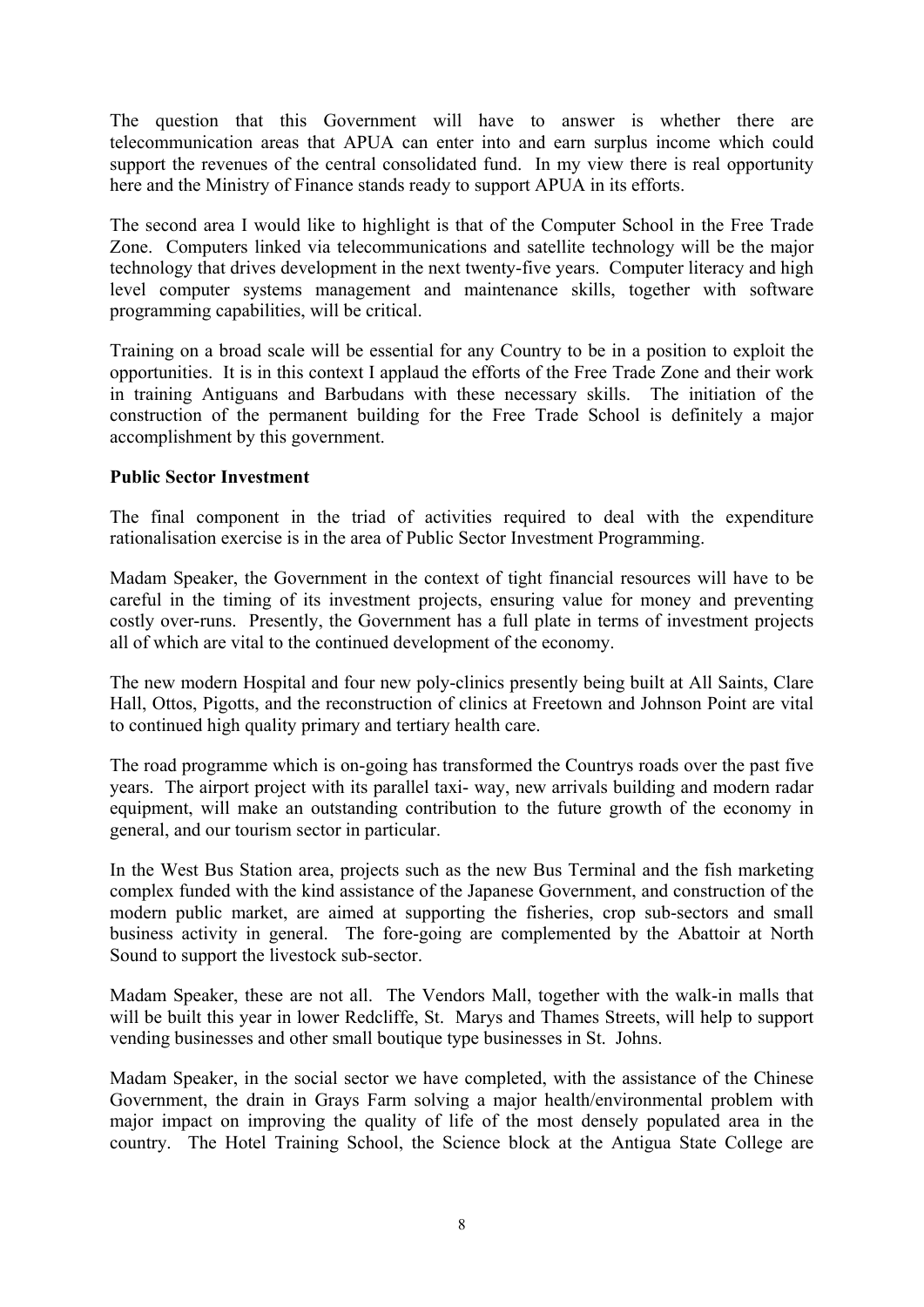virtually completed. While the on-going Caribbean Development Bank funded education project will this year begin the renovation and expansion of at least nine schools.

Madam Speaker, I have merely highlighted the major capital investment projects to indicate the scale and range of this Governments public investment programme and the need for careful management to ensure that Government and our people receive their full benefits.

So Madam Speaker, my proposals for the re-positioning of our economy in the context of globalisation and trade revolves around an agenda for changes in fiscal policy. This agenda involves changes both on the revenue side by a different mix of tax instruments and on the expenditure side through civil service reform, government corporation reform and public investment programming rationalisation. These must go hand in hand with a deliberate and strategic economic and social development programme.

Underlying the specific changes in fiscal policy must be an attitudinal change, an adoption of a more creative, competitive, problem solving and flexible approach.

In summary, this Government has started to implement the necessary changes in our fiscal tax instruments, to facilitate the necessary adjustments on the revenue side. These will be complemented by the adjustments on the expenditure side, through civil service reform, Government Corporation reform and Government Public Investment programme rationalisation.

#### **Year 2000 Prospects Plans**

Madam Speaker, I have just laid the policy frame work, the strategic vision within which this year's budget is designed. I will give details on the Government's economic programme by providing fiscal targets that it has set this year, and details of its investment programme.

# **Fiscal Deficit**

Madam Speaker, the Government has set itself the task of achieving fiscal balance in a sustainable manner within a twenty-four month period. Our aim over this two year period is to reduce the level of fiscal deficit from its high levels of 10% of GDP to creating a surplus of 3% on the recurrent budget to assist in the funding of the capital budget. We intend to limit the capital budget to the amount of soft loans the government can secure for critically needed public investment projects and the surplus from the current account. We intend to maintain a capital budget of up to 10% of GDP over the next five years.

This year Madam Speaker, because the fiscal reform agenda is just been initiated we are projecting a small recurrent deficit of EC\$11million or 0.6% of GDP. The overall deficit on both capital and recurrent being in the region of 8% GDP.

Utilising our policy objective of limiting the implementation of the capital budget to available surplus from the current account and soft external financing loan resources, the unfunded fiscal deficit as defined in this manner is 2.6% of G.D.P. In our view Madam Speaker, it is this second statistic which is crucial. As a small developing micro Island State we need to continue building our Social and Economic infrastructure and the utilization of concessionary long term loan facilities, is a necessary component, of any realistic strategy that seeks to improve the welfare of our people.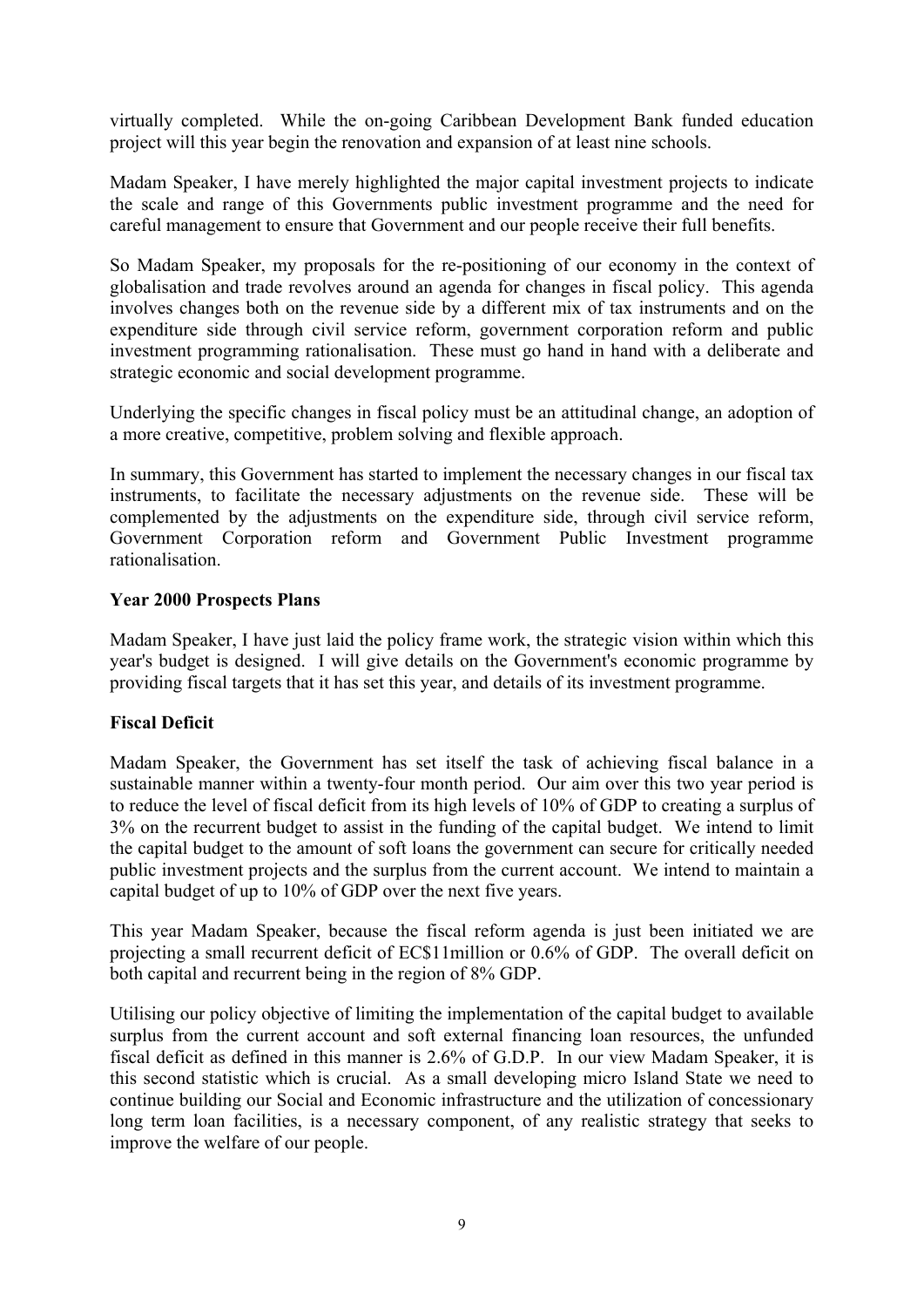Further, there are significant economic adjustment costs which micro island states will have to face in making the adjustments to the new globalised and liberalised environment.

# **Economic Growth**

Madam Speaker, our economy grew by 3.5% in 1999 inspite of the fact that we had two hurricanes, one of which saw flood waters at a historic high mark levels and left infrastructural damage of over EC\$100 million. In this Year 2000, we have set ourselves a growth target of 42% barring any hurricanes.

The growth areas are expected to be tourism through both increased air and cruise arrivals as a result of a sustained marketing programme in both Europe and North America. Expansion in accommodations is expected at several properties including Curtain Bluff, Galley Bay, Jumby Bay, Pineapple, Sandals and St. James' Club, and full year of operation of recently commissioned properties such as Blue Waters.

The completion of the vendors mall and hotel, the introduction of the walk-in malls and completion of Wallings hiking trail, restoration of the North Coast wet lands, and Fort James, as well as the ongoing road side beautification project, should all contribute to robust tourism growth and earnings.

Construction and growth in the offshore sector are two major sources of economic growth. In construction there are many private sector projects which would complement the public sector construction projects.

In the private sector we expect several commercial buildings to be constructed. Antigua Commercial Bank, Barbados Mutual, British American, Hadeed Corporate Centre, Stanford Airport Project,and that several housing projects will continue. These include Affordable Homes, ANTECH, CLICO, Customs Home, House Antigua Ltd., M.C Engineering Ltd., Modal Antigua Ltd., and Social Security, while the construction of private homes will continue apace in each community.

In the Public Sector the construction of the Government Office Complex will continue, as will the completion of the Abattoir, the Airport, the Hospital, the Public Market, and the Vendors Mall. Major investment in roads will also be carried out.

The Offshore Sector's growth, was severely constrained by the financial advisories issued but it is expected that this year these advisories will be lifted. Based on this expectation the Offshore sector is expected to grow this year. Growth is expected in the gaming industry, in manufacturing and in data processing.

# **Inflation**

The Government expects inflation rate to be at the level of 2%. Madam Speaker in setting this target careful attention is being paid to the high and rising price of oil.

Madam Speaker all of us remember the oil crisis of the seventies and early eighties and the disastrous consequences on the world economy and our own economy. Madam Speaker, you might not be aware that this Government in an effort to stabilise the price of petroleum products put in place a formula that sees its tax as a variable that automatically adjusts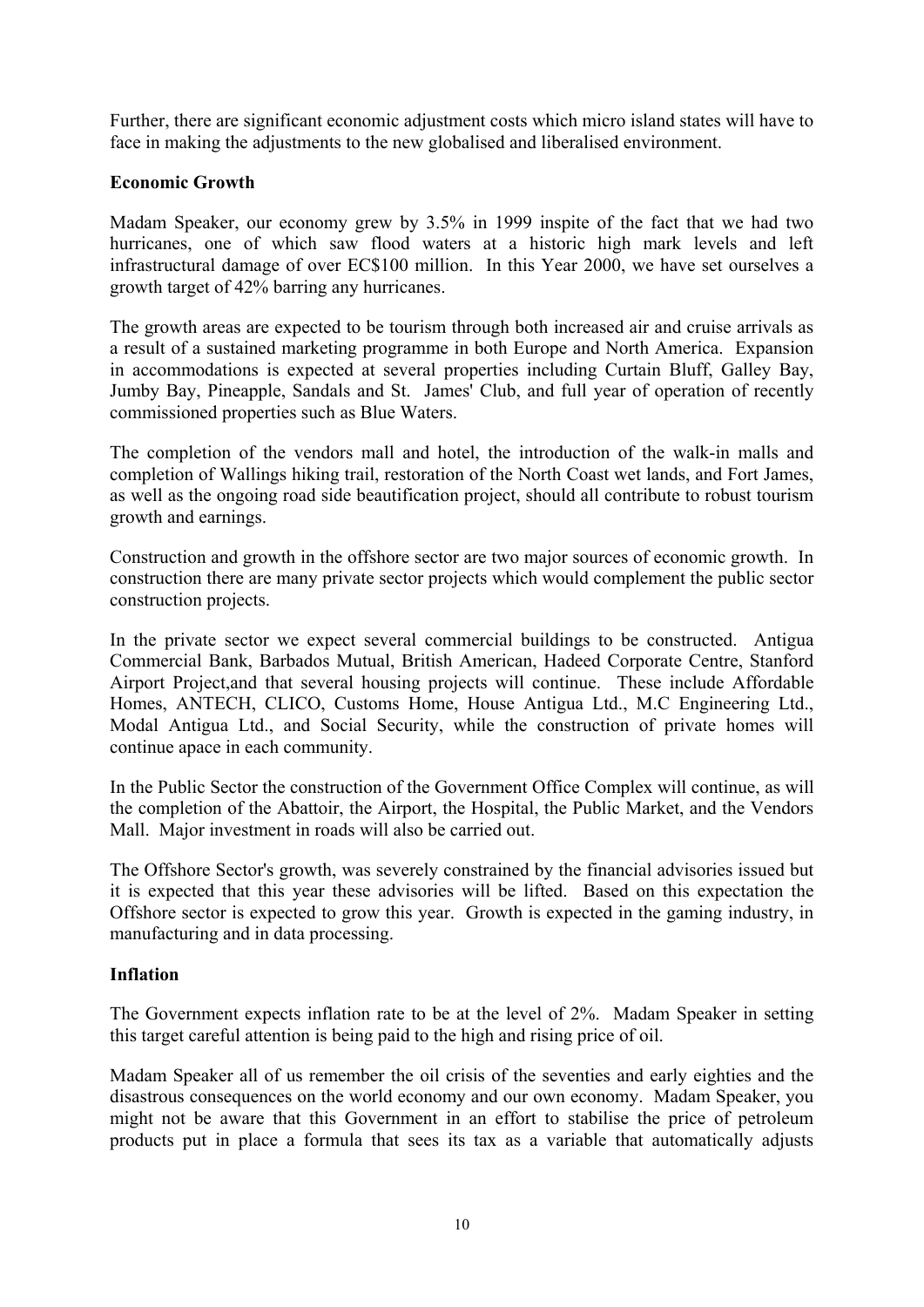downwards if the price of oil increases and automatically adjust upwards if the price of oil decreases.

Madam Speaker the price of oil has increased by over 60%. Added to that, Government reduced its tax by 30 cents per gallon last year. These two measures combined, have had disastrous impact on our revenues. If the price of oil does not fall shortly, the Ministry of Finance will be approaching the Cabinet to review this oil policy in a manner that will reflect the new realities.

Madam Speaker, Barbados just recently increased the price of all petroleum products which are price controlled to reflect the new price of the Commodity. I cannot see us not doing likewise.

#### **Debt Management**

Madam Speaker, this Government has had some difficulties in servicing its international debt obligations, over a long period. Over the past years the Government has taken decisive actions in rescheduling all of its major debt. This rescheduling work significantly reduces the level of arrears by \$90 million. To realise the full benefits of this programme it is essential for government to restructure its fiscal policy since if the current imbalance is allowed to continue, and debt servicing is not kept current, the benefits of the rescheduling will be lost.

It is in this context Madam Speaker, that it is essential to continue the programme of fiscal adjustment outlined earlier in this budget presentation. Madam Speaker keeping current with the Government debt obligations is important for future access to multilateral long term financing. Establishing this access could mean at least a 50% reduction in the governments loan financing cost. Access to multilateral investment financing is critical to the sustainability of Governments development process.

It is this Governments intention to honour all of its debt obligations, local and international, in a timely manner.

# **Financial Systems Change**

Madam Speaker this Government promised in its manifesto to modernise the financial systems in an effort to improve transparency and accountability. We are pleased Madam Speaker to report that we have moved with some haste on this programme. Within the next three months Supplementary Appropriation bills and more financial statements will be tabled.

Madam Speaker with the help of the UNDP and private consultants, a new financial system is presently being designed by the Ministry of Finance. It is expected that conversion to a computerised system of the Treasury and Inland Revenue Departments will start by September this year. Customs is also expected to be fully computerised by year-end. Their conversion process will begin in May. Madam Speaker, all the senior officials and accounting staff system wide are being trained in programme budgeting development. The staff of five Ministries have already received the first module of the programmed budget training. This training will continue over the next eight months. It is expected that the Year 2001 Budget will be presented in the programmed budget format.

Madam Speaker to be tabled shortly will be the accounts of several statutory corporations, reinforcing the point that the consolidated public sector financial position is of critical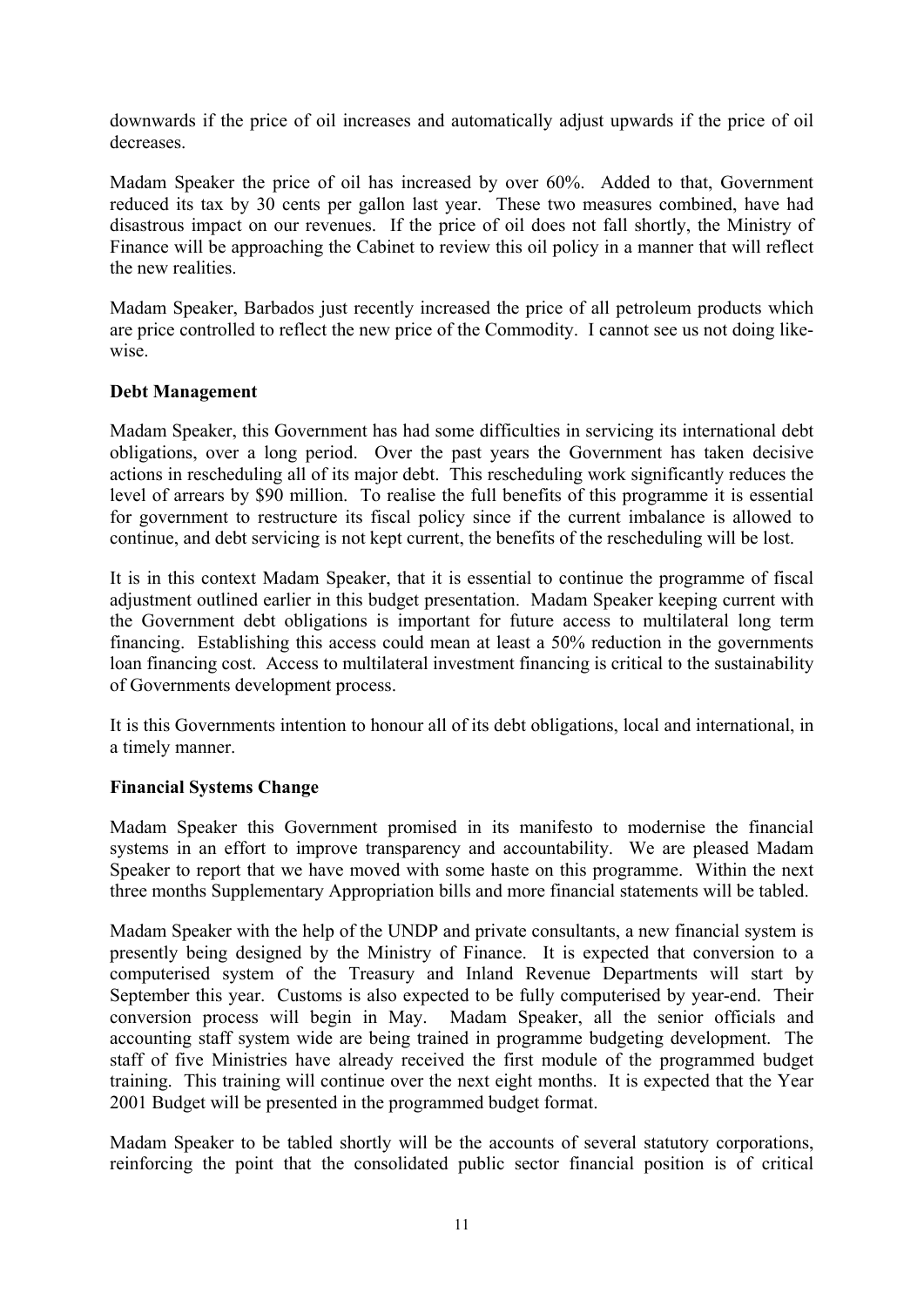importance and is ultimately the responsibility of all of us in finance. During this year the Budget Office will strengthen its systems for monitoring of the statutory corporations and so improve its ability to report on the performance of the consolidated public sector.

This is important, since financial obligations of these statutory bodies become contingent liabilities of the Central Government. In fact, Madam Speaker, most of the Countrys international debt was incurred by these statutory bodies. It is therefore essential that the Ministry of Finance be fully involved in any capital project planning and feasibility study and loan sourcing proposals.

#### **Social Programmes**

Madam Speaker, I have dealt with the economic and fiscal measures. But Madam Speaker as you know these are fundamental and vital but not sufficient. There is another dimension, the social aspects of our development process.

Madam Speaker, this government has a proud record of transforming the quality of life of our people; we boast often of our high-ranking on UNDP international listing of countries.

However, due to the improvements in health services and the standard of living in Antigua and Barbuda life expectancy of our population is forecasted to be seventy-five (75) years. Yes Madam Speaker we are living longer healthier lives. As a result of which, there are now more beneficiaries to be supported from the tax-basket. We are aware that with increased cost of living many former public servants have difficulty in maintaining a life style they have been accustomed solely on their pension. In response to these issues, we will be reviewing the current pension scheme with a view to modernise it.

Additionally, Madam Speaker, we will be making some adjustments to the benefits paid at the Social Security Scheme. All life pensions and I repeat for emphasis Madam Speaker, All life pensions will increase by 10%; to include Madam Speaker, full life pensions, reduced life pensions, invalidity pensions and survivors pension. In addition, maternity grant will increase from \$400 to \$560 per baby and funeral grant will increase from \$2000 to \$2500.

We as a government must work extremely hard to try to eliminate pockets of poverty that exist in our society, and wherever we can assist as with the old age grant at the Social Security

Scheme where we reach out to our disadvantaged citizens in our society is a marked example of a caring Labour Government.

We show our care Madam Speaker through the Board of Guardian programme to assist the blind, discharged mental patients, lepers and their children and also the elderly.

#### **Social Development Status**

Madam Speaker while we have been good in the past, we must be better in the future. You will recall Madam Speaker that after the elections the Honourable Prime Minister developed a Social Improvement Division now attached to the Ministry of Labour.

This division has several important programmes which target the less fortunate, the at-risk, the elderly. This year these programmes will continue and others will be introduced or expanded. There are a couple I would like to highlight.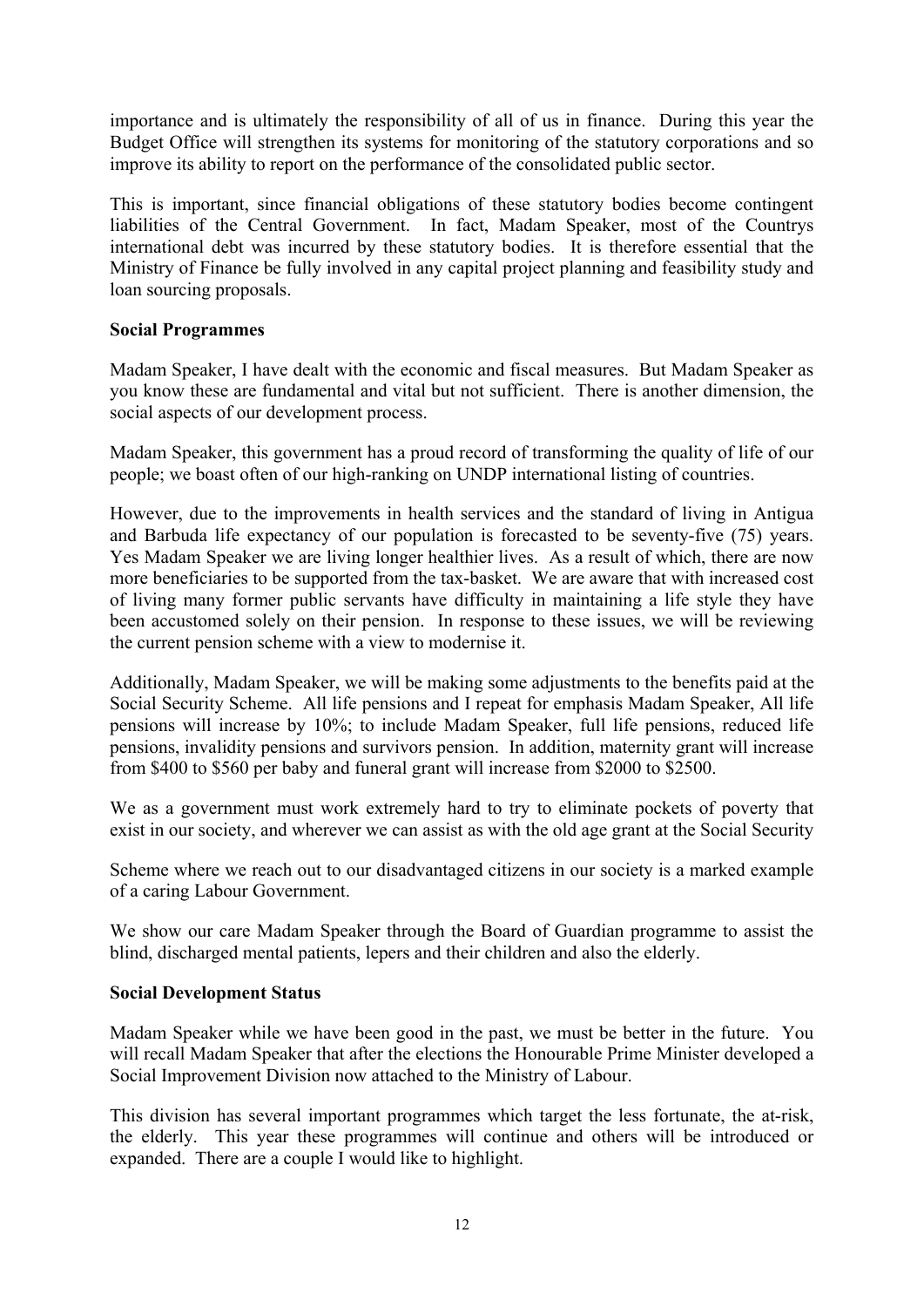There is an advocacy programme where battered women are assisted in entering the legal system and putting forward their cases. This is complemented by the legal aid programme which has just been introduced to assist individuals who cannot afford legal counsel. This programme is expected to grow. As you know Madam Speaker while men and women are equal before the law, one has to have access to the legal system to which lack of financial resources can be a barrier.

Our focus is to continue improving the health and education indices. Both the Ministries of Education and Health will benefit from projects to reorganise their administration and strengthen their capacity. The EC\$40 million CDB project in education is now fully operational. A number of our teachers have gone on scholarships, and construction work on several schools will start shortly. The special on the job re-certification of teachers will begin this year, seeking to ensure that the vast majority of our teachers are trained and updated in their teaching skills. The substitute teacher programme will also start. This programme will utilise part time teachers to fill in for teachers away on training or long leave. It is expected that at the end of the year the Ministry of Education will have improved management capacity, the physical environment in most schools will be first class and the process of curricula review, testing and enhanced teacher training will be in place. We expect that all of these interventions will improve the quality of education, the range of skills and the accomplishment of our students.

Madam Speaker the Prime Minister also established a Ministry of Youth and Sports, while the Culture Division has been in place for a long time. We have made an extensive effort to educate our youths and prepare them for the information age. The Ministry of Education in partnership with the Board of Education and the Free Trade Zone have supplied computers to all our Secondary Schools. We have also provided over six hundred (600) scholarships to young people. We as a government have used innovative methods to bridge the gap between the business community and our young people seeking employment by the creation of the job programme scheme. Participants in this programme are introduced to a business where they work for a period of time while receiving a stipend from the government.

We are all aware of the difficulties one encounters when seeking a job without experience. Too often our young talents go un-harnessed due to unwillingness of the private sector to give enough youngsters the chance to prove what they can do.

All my Ministerial colleagues in Government will provide details on the important work that will be carried out by their respective divisions.

Except Madam Speaker to point out that as a consequence of the Ministry of Finance selling off excess vehicles in the Government, up to this point over fifty (50) vehicles were sold, I have proposed the establishment of a youth camp somewhere in Delapps area utilising the abandoned school buses which will be transformed into cabins similar to a trailer park arrangement. Youth Skills Trainees and State College Technical Students will be mobilised to establish this park. This camp can then be made available to youth groups and other Non-Government Organisations (NGOs) for the development of their members.

Madam Speaker, with your permission I will provide a brief review of the heads of Expenditure for the fiscal year:- the first Head of Expenditure as represented in the Estimates is Head E 1 Governor General. The Year 2000 allocation amounts to \$1,888,296 which is about 0.40% of the total budget and represents a significant increase from the previous year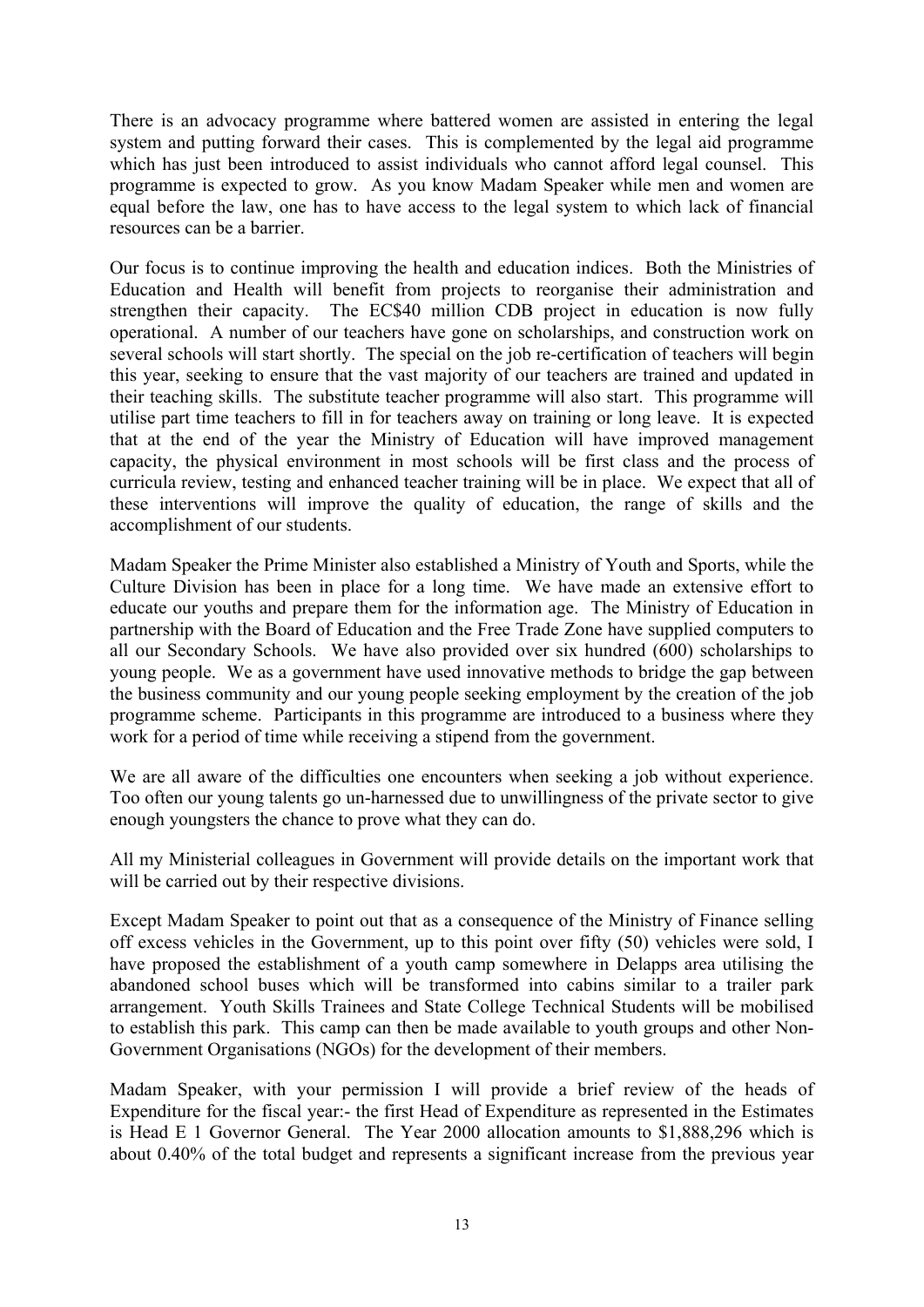which was 0.21%. The Expenditure under this Head, Madam Speaker, provides for the cost of administering the office of the Governor General in accordance with the Constitution of Antigua and Barbuda. I am pleased to report that in addition to the restoration work on Government House, the rehabilitation of Clarence House will soon begin thanks to the assistance of The Getty Grant Program.

# **E2 LEGISLATURE**

The legislature comprises both Houses of Parliament and is provided with an allocation of \$1,927,175 or 0.40% of the Recurrent Budget. Of the total, Madam Speaker, \$1,484,273 is provided for the House of Representatives and \$442,892 is provided for the Senate.

# **E3 CABINET**

Head E3 Cabinet has been allocated \$3,366,523 or 0.71% of the Year 2000 Budget. This Head includes provisions for the payment of salaries and allowances to Ministers and Cabinet **Staff** 

# **E4 JUDICIAL**

The amount provided for Head E4 Judicial is \$719,716 or 0.15% of the Year 2000 Recurrent Budget. This sum represents Antigua and Barbuda's contribution to personal emoluments and other charges of the Eastern Caribbean Supreme Court.

#### **E5 SERVICE COMMISSIONS**

This Head of Expenditure E5 includes the expenditure of \$412,384 primarily for the Public Service Commission, the Police Service Commission and the Public Service Board of Appeal and amounts to 0.09% of the Recurrent Budget.

# **E6 AUDIT**

The Audit Department has an allocation of \$1,236,710 or 0.26% of the Recurrent Budget. The Audit Department is consistently working to improve the process of inspecting all public accounts involving Revenue and Expenditure.

#### **E7 PENSIONS AND GRATUITIES**

Head of Expenditure E7 has been allocated \$18,885,674 or 3.97% of the Annual Budget. This is the Head that provides for the Civil Service Pensioners, non-established and other retired persons who qualify under the various Pension Acts. Total number of pensioners is now 1700.

#### E8 CHARGES ON ACCOUNT OF THE PUBLIC DEBT

Head of Expenditure E8 - Charges on Account of the Public Debt is divided into three subheads: Section A deals with Debt Servicing Expenses consisting mainly of interest payments on Bank Overdraft and on Treasury Bills; Section B Locally Based Loans; and Section C External Loans. The allocation for this Head is 21.52% of the total Recurrent Expenditure.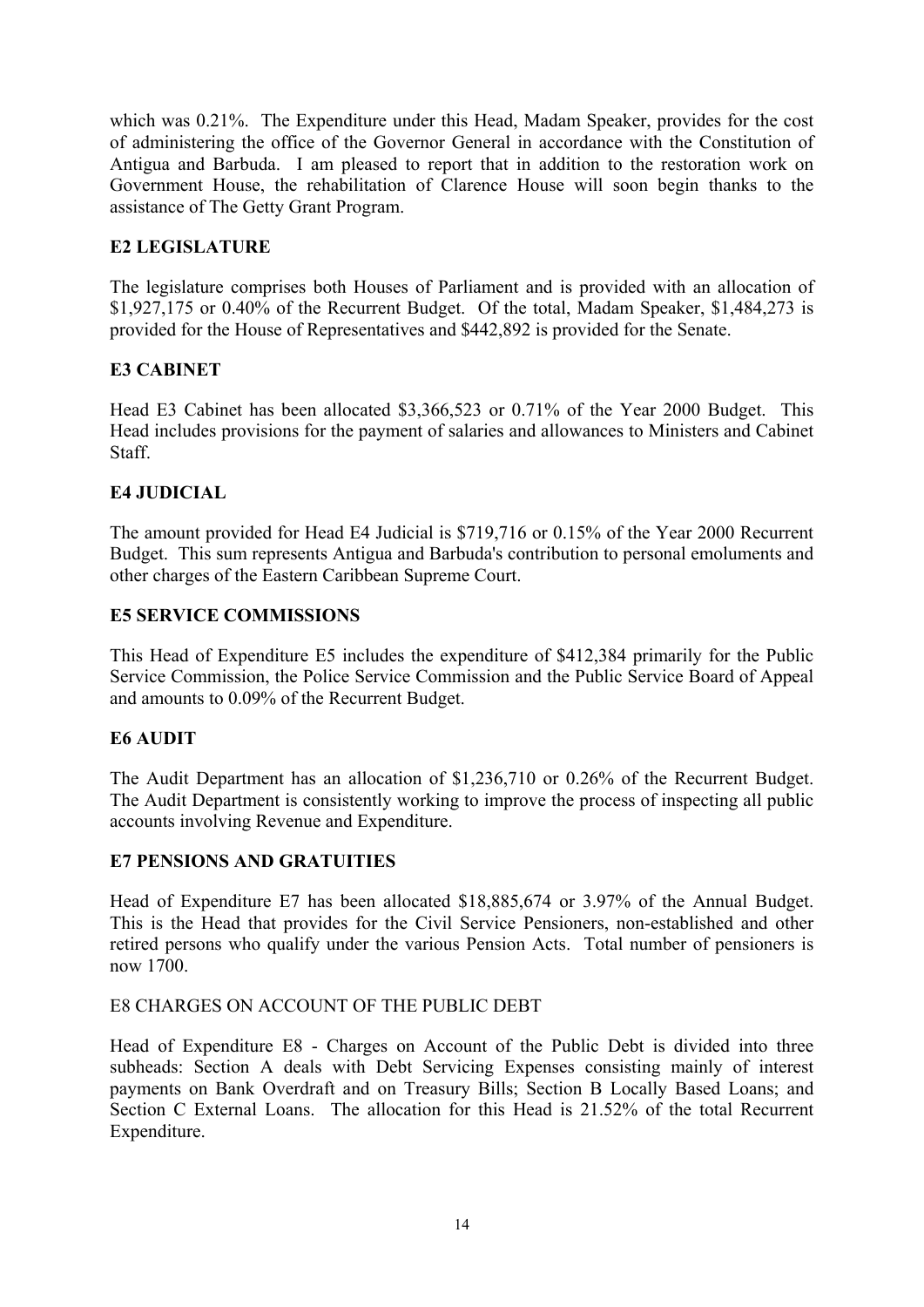- A Short term Domestic Liabilities \$ 5,703,307
- B Locally Based Loans \$70,107,530
- C External Loans \$26,677,090

Madam Speaker, much has been said about the Public Debt but very little in the way of acknowledging or even adding to the equation the value of assets that have been created as a result of assuming the debt. The financing reflected here was undertaken after an unbiased analysis of projects that were judged to be developmentally essential and economically viable. I repeat, the debt is an Investment that creates benefits for all our people, modern infrastructure for our development, and a solid foundation for our children.

In the context of external debt, Madam Speaker, I am happy to point out that due to this Governments bilateral approach to our external arrears we were able to re-schedule a significant portion of our debt with France. In addition, we have normalized relations with all our creditors.

#### **E10 PRIME MINISTERS MINISTRY**

The allocation for Head E10 the Prime Ministers Ministry is \$32,681,695 or 6.86% of the recurrent Budget for Year 2000. This Ministry includes sixteen (16) departments covering various areas to which resources have been allocated as follows:-

(A) Prime Ministers Office \$ 7,478,088 (B) Ministry Headquarters - External Affairs 3,076,049 (C) Ministry Headquarters - Housing 172,369 Urban Development & Renewal (H) Public Information Division 2,144,781 (J) Electoral Office 504,965 (K) Military 7,841,567 (L) Printing Office 1,462,832 (M) Development Control Authority 607,282 (N) Overseas Diplomatic and Consular Section 5,313,111 (P) Drug Enforcement Unit 2,331,130 (Q) Immigration Unit 1,749,522

The Immigration Department, after most of the kinks and start-up problems were ironed out, has proven to be very successful at regulating the influx of persons into the country.

The Free Trade and Processing Zone has continued to build on its good reputation of providing affordable and high quality computer training programmes thereby developing and enhancing the human resource base of the nation.

The ALand For Youth programme has been very successful in that over 2500 young people between the ages of 18 and 36 have been able to own their own piece of the rock. This programme is still continuing, and if the allotted 480 acres of land is over-subscribed then this Government will open more lands to accommodate the excess applications.

# **E15 MINISTRY OF FINANCE - \$39,178,722 - 8.23%**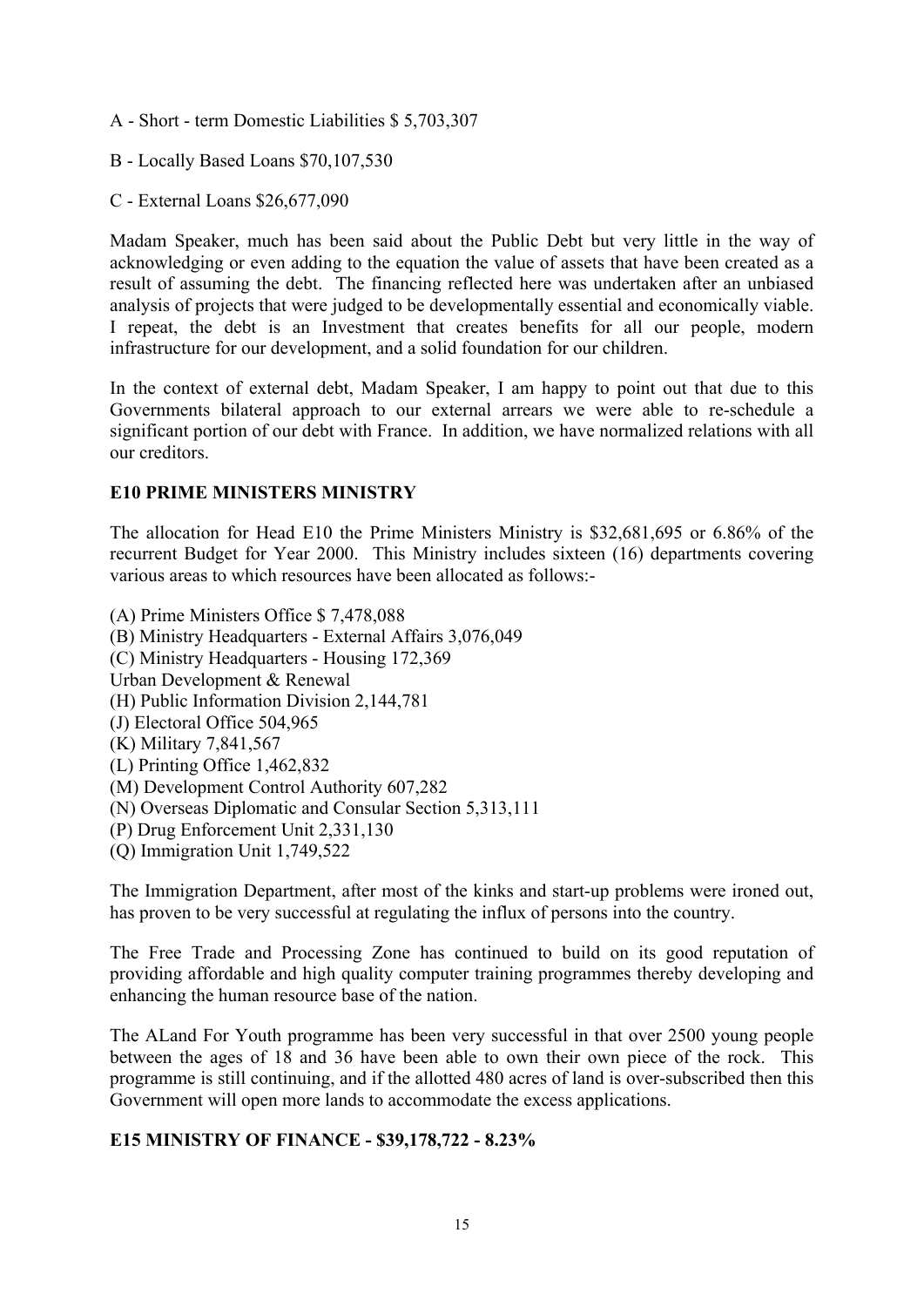It is still a prime objective of this Government, Madam Speaker, to encourage the private sector to play its role in sustaining economic growth and development. The Ministry of Finance, through its revenue collecting departments, is constantly enhancing and updating present systems and procedures to maximize revenue and minimize cost. The Automated System for Customs Data (ASYCUDA) when it comes fully on-line, will handle customs declarations, accounting procedures, cargo movement, warehousing and export/import licences. This system will link Customs Headquarters, Deep Water Harbour, the Cargo Shed at the Airport and also the Statistics Division. Further, it will contribute to the Ministry's ability to detect illegal imports and fraudulent invoicing while making customs clearance procedures easier and more efficient.

#### **E 20 MINISTRY OF AGRICULTURE, LANDS AND FISHERIES**

Head of Expenditure E 20 is the Ministry of Agriculture, Lands and Fisheries, with projected recurrent expenditure of \$13,220,243 or 2.78% of the Year 2000 Budget. This Ministry includes nine Departments covering various areas of activity such as agriculture, veterinary services and animal husbandry, fisheries, cotton production, lands, agricultural extension, chemistry and food technology, and surveys.

Madam Speaker, in Year 2000, the Government will be expanding its Agriculture, Fisheries and Lands Development Programme. Because we now seem prone to hurricanes, the government is committed to improving hurricane safe harbour facilities as well as ensuring that farmers get the necessary assistance to restart cultivation after hurricane related disasters. The time is right to introduce crop insurance for farmers, a subject I've mentioned several times in this Honourable House.

The Ministry has plans to start two (2) Projects to develop the fishing industry. The projects are planned for Urlings and Parham at an estimated cost of US\$12 million. This will begin the process of developing and enhancing our Fishing Industry and making it a profitable livelihood, not just for the older folks but young people as well.

Madam Speaker, by implementing these policies, the Government is anticipating that local farmers will achieve higher standards of living through increased opportunities and earnings.

# **E25 MINISTRY OF HEALTH**

The second largest allocation of resources (12.01%) in the Year 2000 budget, is the Ministry of Health. The projected recurrent expenditure for operating this Ministry amounts to EC \$57,185,377.

Quality health care and preventive health methods are fundamental to the overall development of Antigua & Barbuda. That is why the Government continues to provide year after year additional funds to ensure that Antiguans and Barbudans get the best quality health service. The Central Government's recurrent expenditure on health services rose from EC\$26 million in 1989 to EC\$56.9 million in 1999. Within that trend, recurrent expenditure on public health rose from EC\$10.4 million to EC\$22.7 million for the same period. Recurrent expenditure on Holberton Hospital and the Mental Hospital grew from EC\$10.5 million to EC\$23.4 million over the same period. These expenditures do not include sizable capital investments for rehabilitation and expansion of physical facilities and for technological upgrading of machinery and equipment. Nor do they reflect inputs from the Medical Benefits Scheme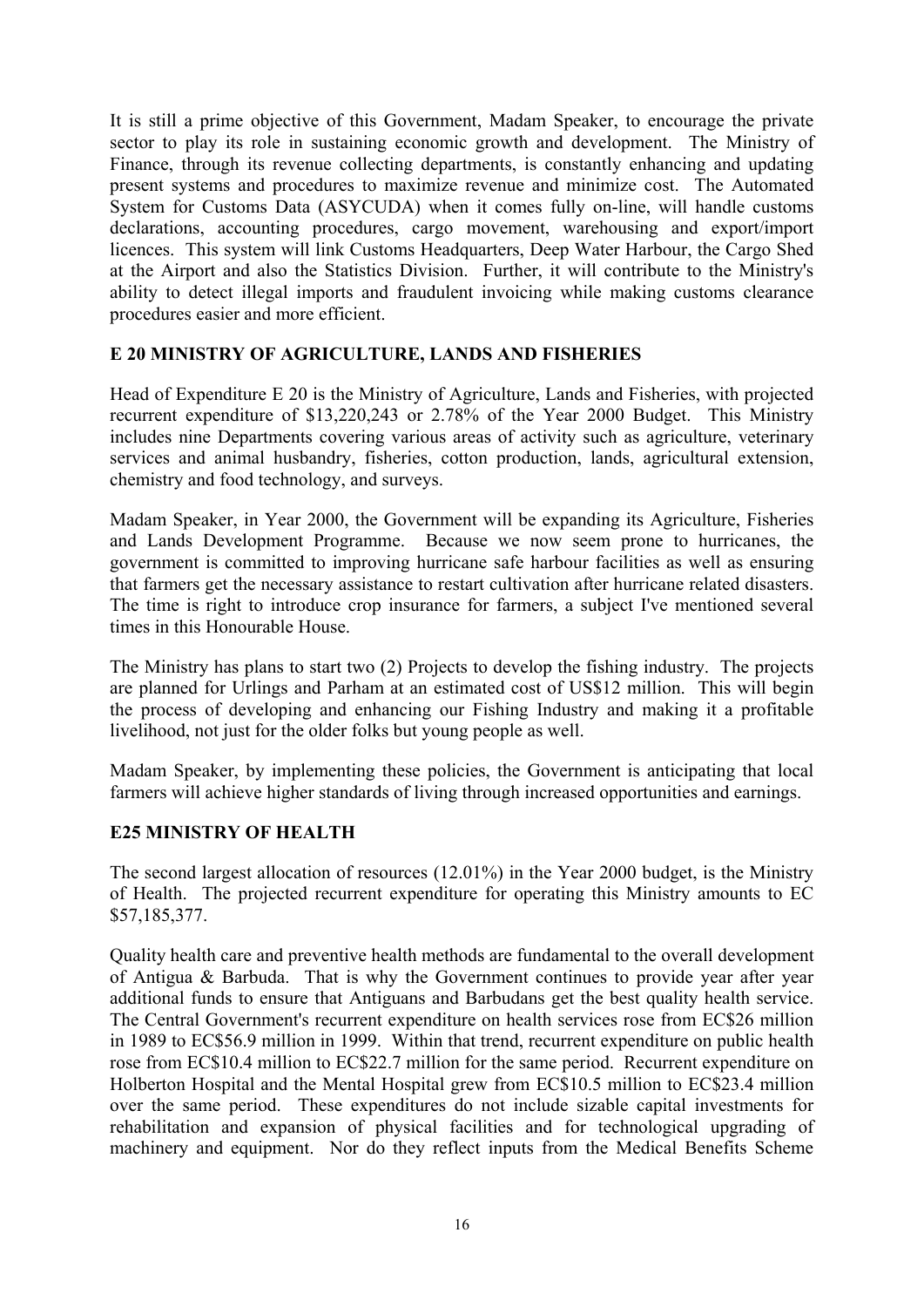which has assisted in the area of rural clinics as well as other facilities, equipment and supplies.

Public Sanitation continues to play an important role in our health service and the Central Board of Health along with the National Solid Waste Management Authority will continue programmes such as monitoring of drinking water and coastal water, street and drain cleaning, rodent eradication campaign, dengue prevention and vector control, waste water treatment, plant inspection and monitoring, and solid waste collection and disposal.

# **Mount St. John's Medical Centre**

As medical technology continues to evolve, it has influenced the type of health care that needs to be provided. As a result this Government conceived a plan that will, without a doubt, improve health care for the 21st Century. The Mount St. John's Medical Center Limited was incorporated under the companies Act in 1998 and is wholly owned by the Government of Antigua and Barbuda. Construction has been progressing smoothly on the hospital and therefore in the near future we will have a facility providing quality health service to all our citizens. In order to bring the new hospital in line with modern primary health institutions and to make it more efficient and cost effective, a hospital Board was established last year. The Board will be responsible for the administration, management and overall organization of the hospital in an efficient manner. In the interim, basic general refurbishing and upgrading will be carried out at the Holberton Hospital, the Mental Hospital and the Fiennes Institute in Year 2000.

The aim of the Government is to continue to provide all its citizens with a sufficient range of medical and public health services that are consistent with their observed needs and legitimate expectations.

# **E 30 MINISTRY OF EDUCATION, CULTURE AND TECHNOLOGY**

Head of expenditure E30 Ministry of Education, Culture and Technology has a recurrent expenditure of EC \$54,351,357 or 11.42% of the Year 2000 budget. Education is the single most important factor in determining the quality of life in any society. That is why additional teachers are constantly being recruited, trained and placed into our education system. During the course of this year a Substitute Teacher System will be introduced to deal with the problem of teacher absence due to maternity leave, study leave and sick leave. This system will reduce the work load of staff who cover for absent colleagues and maximize supervision. thus reducing the problems associated with discipline. This Government continues to spend millions of dollars on the training of our people because we are committed to equipping our people to lead productive lives in the society. This investment in training is designed to enhance the capability and performance of the education system, thus increasing the educational opportunities available to Antiguans and Barbudans.

The Board of Education continues to positively influence the development of our education system. All secondary schools have been equipped with computer labs and computers were installed in the administration offices in these secondary schools. This was achieved in partnership with the Free Trade Zone Institute. In Year 2000 all primary schools will be equipped with computer labs and teachers will be trained in basic computer applications.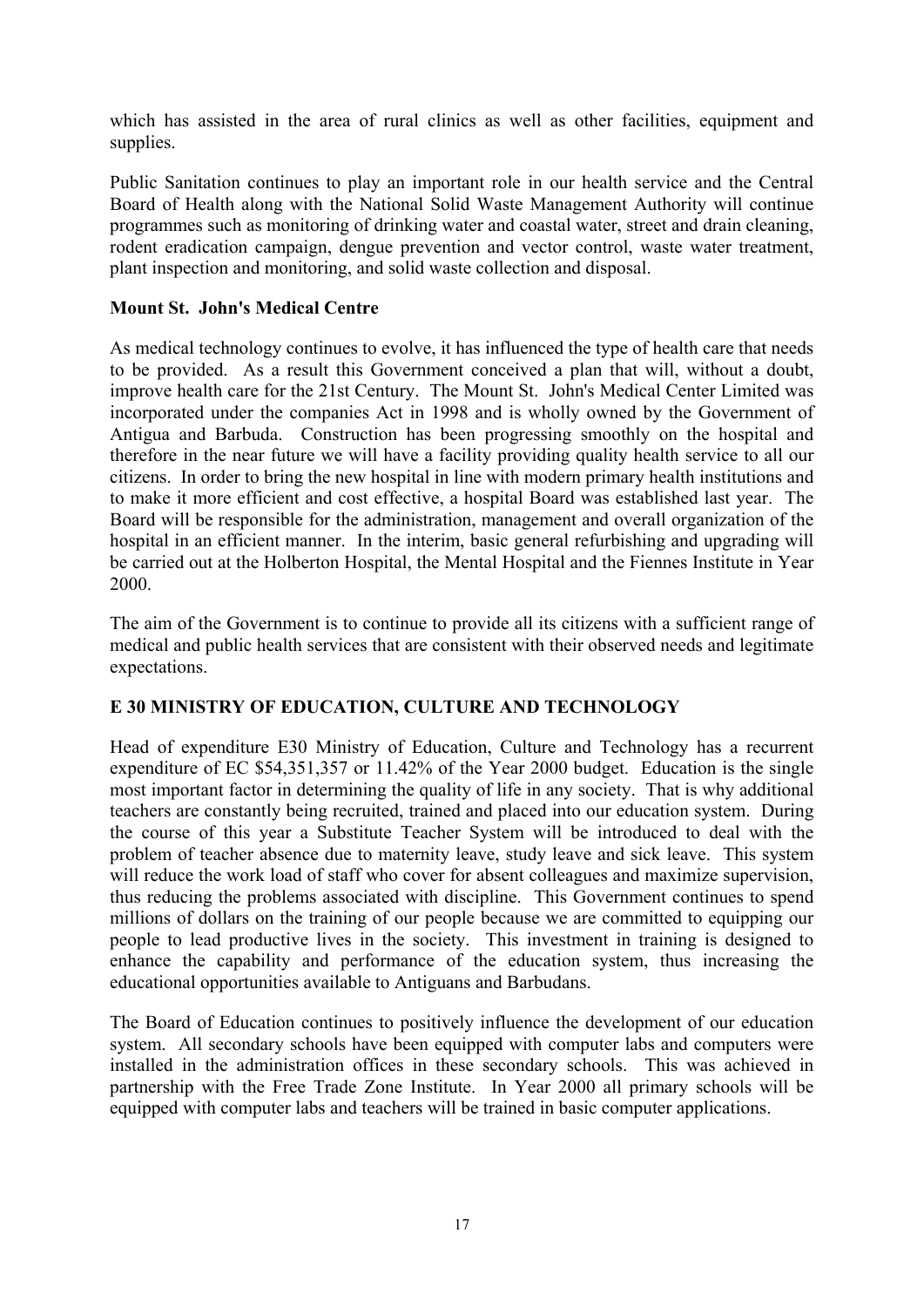Capital outlays will also be made during this year on primary, secondary and tertiary institutions in Antigua and Barbuda. The Government is committed to the development of an education system which caters to the varying abilities of each student and which provides equal opportunity for every boy and girl to reach his/her full potential.

# **E35 MINISTRY OF PUBLIC UTILITIES, HOUSING, TRANSPORTATION, AVIATION AND INTERNATIONAL TRANSPORTATION**

Head E35 - The Ministry of Public Utilities, Housing, Transportation, Aviation and International Transportation is EC \$12,296,103 or 2.58% of the Year 2000 budget. The Ministry is responsible for the policy direction and control of agencies responsible for international transportation, communications and housing. The Ministry remains focused on its path to realizing overall efficiency.

In an effort to maintain Antigua's position as a leader in information technology a high-speed data switch will be acquired to satisfy the demand for Internet connections with a faster speed of access and transmission. These and other service upgrades in the electricity, water, and telephone divisions slated for this Year 2000 are all in keeping with the goal of making utility services accessible and affordable to all.

# **V.C. Bird International Airport**

The V.C. Bird International Airport is presently being upgraded to provide faster and more efficient service that will make it comparable to the best international airports in the world. Presently, the project is in its second stage of completion. A new fifty-six ft (56) Tower is being installed, and the refurbishing of airfield lighting systems and the resurfacing of Taxiways is nearing completion. Some upgrading work will also be done to Barbuda's airfield to make it more accessible to international traffic.

E 40 MINISTRY OF PUBLIC WORKS,COMMUNICATIONS, INSURANCE & ST.JOHN'S DEVELOPMENT

Head of expenditure E40 is the Ministry of Public Works, Communications, Insurance & St. John's Development. This Ministry has a recurrent expenditure of EC \$40,447,416 or 8.49% of the Year 2000 budget. A breakdown of the amount allocated to each department reveals:

(a) Ministry Headquarters \$12,902,030 (b) Works Division 26,370,436 (c) Design & Control Division 550,600 (d) Construction Division 392,137 (e) Equip., Maintenance & Funding 232,212 Scheme

This Ministry is responsible for the overall maintenance and upgrading of the economic and social infrastructure in the State of Antigua and Barbuda. This year the Ministry will be embarking on a vigorous road improvement campaign of both primary and secondary roads in the State. Over the next two years, some twenty-seven (27) miles of road will be paved at an estimated cost of EC\$35 million dollars. The Government office complex, the Prime Minister's office and the new Court House are projects that are expected to be completed this year, thus enabling the government to save thousands of dollars that otherwise would have been spent on the rental of buildings for office accommodation.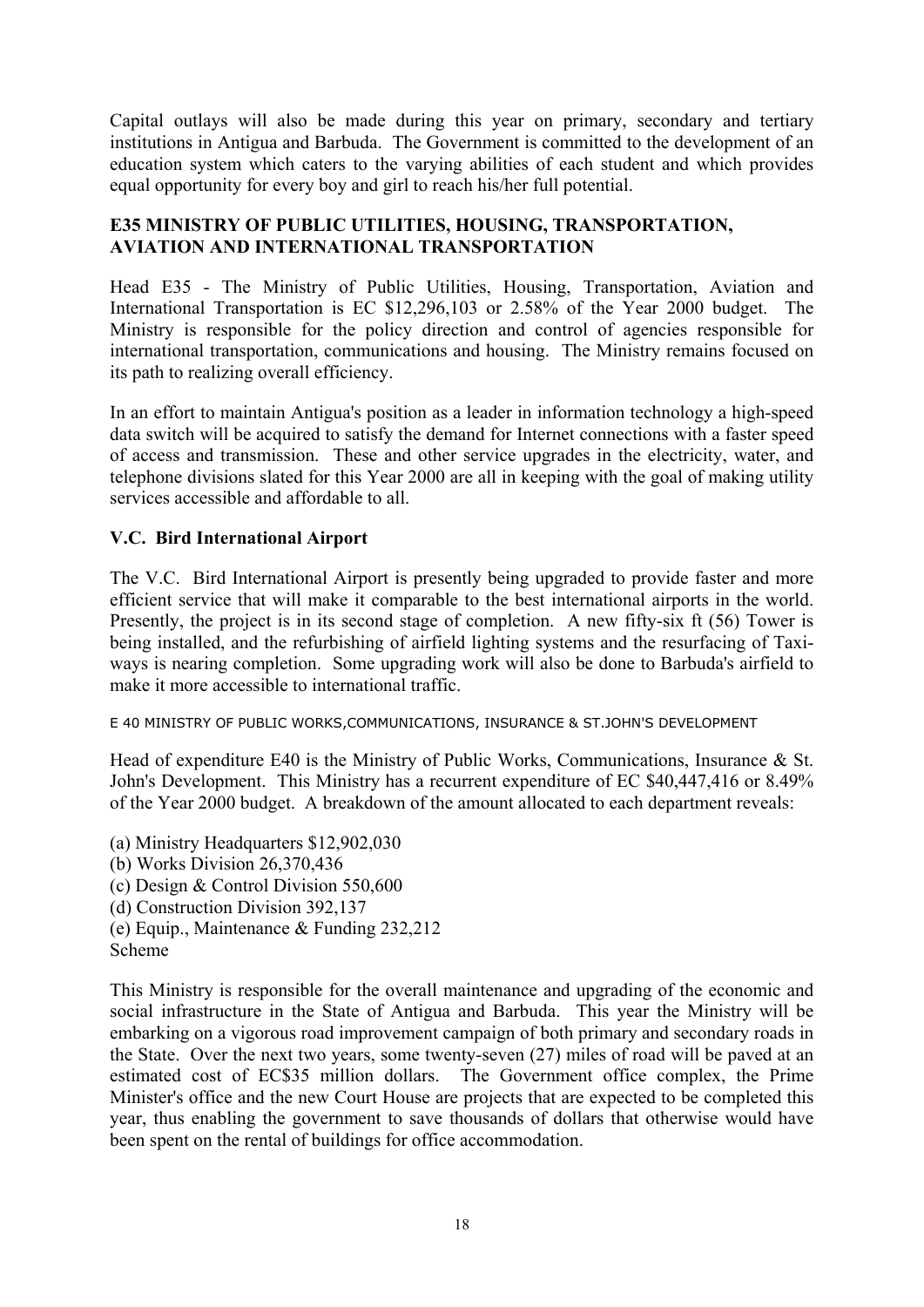The Government will continue to strengthen its infrastructual development in prioritizing its developmental goals of the country, especially since it appears in recent times that Antigua and Barbuda is quite prone to natural disasters namely hurricanes and storms.

# **E 50 MINISTRY OF JUSTICE & LEGAL AFFAIRS - \$48,909,888 - 10.27%**

The Ministry of Justice and Legal Affairs is committed to the task of ensuring that we live in a safe and peaceful, law-abiding country. The police department has just set up a Flying Squad branch under the umbrella of the Criminal Investigation Department to tackle crimes more aggressively in the various communities in Antigua & Barbuda. During the course of this year, the Police Force plans to recruit several more officers thus bringing the Force to full strength. The aim and objective of the police department is to curb the rate of crime in Antigua and Barbuda.

As a result of the recommendations made by the Commonwealth Observers and the Supervisor of Election at the conclusion of the 1999 general elections,the Ministry of Legal Affairs will pay special attention to the task of electoral reform in Antigua and Barbuda. Legislation will be tabled shortly before Parliament to make appropriate amendments to the election legislation.

The interim provisions made for housing prisoners have proven to be adequate and we are convinced that the present facilities can be used until other arrangements are put in place. In this light, I am proud to announce that plans are in the pipeline for a new prison that will serve the purpose of rehabilitation as well as correction/incarceration.

Two new departments will come on stream this year, the Land Registry Division and the Legal Aid and Advice Center, to allow the Ministry to provide more efficient service to the public.

# **E60 OFFICE OF THE OMBUDSMAN - \$397,568 - 0.08%**

Head E60 Office of the Ombudsman has an allocation of \$397,568 or 0.08% of the Year 2000 Budget. This office is a creature of the Constitution as provided by Parliament under Section 66 (4) of the Antigua and Barbuda Order 1981. Its functions are specifically expressed in Section five (5) of the Ombudsman Act, 1994. The office Madam Speaker now has a full compliment of staff and has resolved a large number of complaints.

# **E75 MINISTRY OF LABOUR, HOME AFFAIRS AND COOPERATIVES - \$9,895,240 - 2.08%**

The Government intends, through the Ministry of Labour, Home Affairs, Co-operatives and Social Improvement, to enhance the provisions for effective job guidance of nationals; provide on-the-job training for employees in both the public and private sectors; stabilize the national wage levels; enforce the Labour Laws of the Nation without fear or favour.

The Substance Abuse Prevention Division is charged with educating the general public about the dangers of drug abuse; eliminating the use of illicit drugs; and preventing trafficking in illicit drugs. These objectives are being achieved by using more extensively the print and electronic media.

# **The National Office of Disaster Services**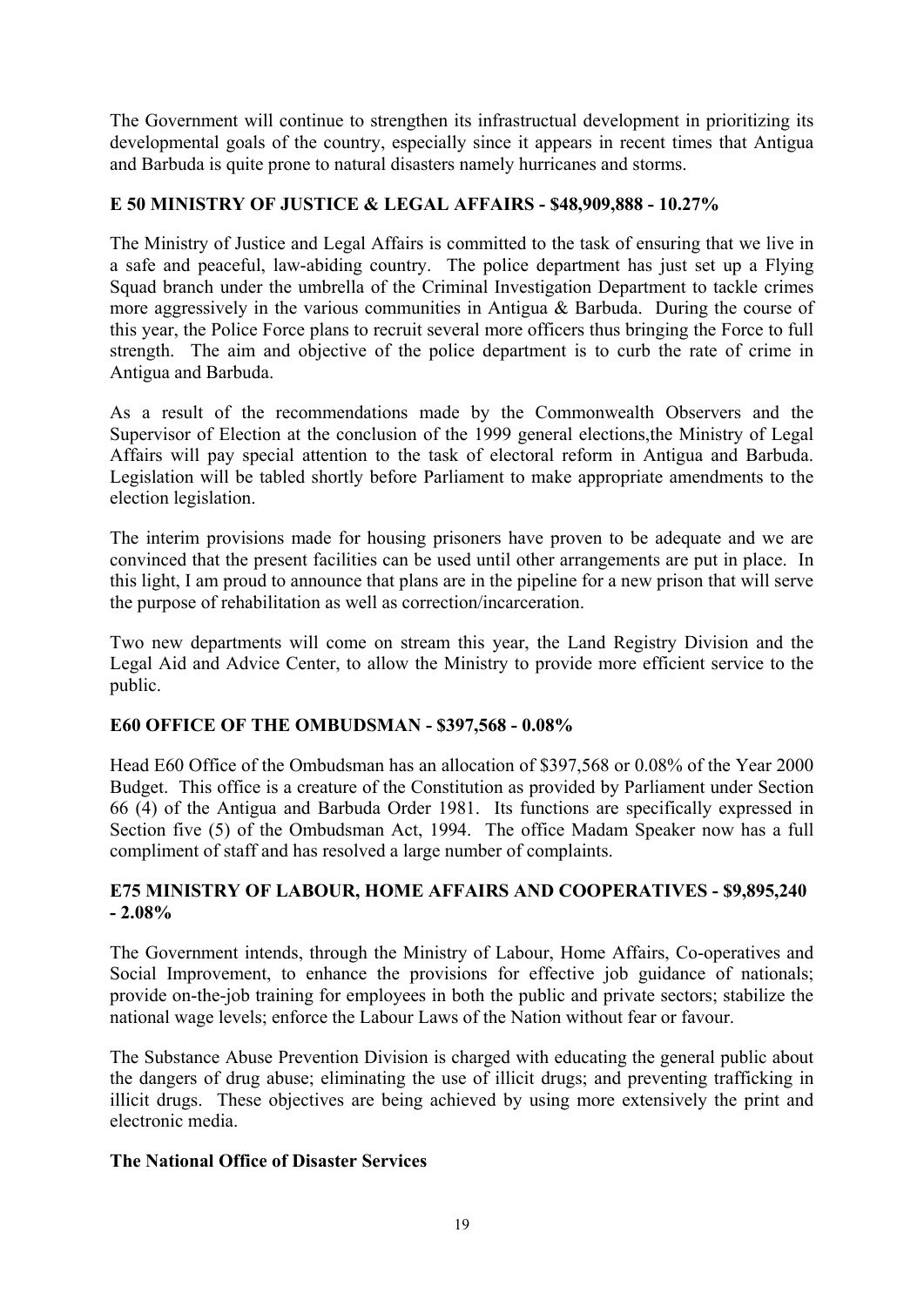The National Office of Disaster Services (NODS) has defined and outlined four (4) disaster management areas: Mitigation, Preparedness, Response, and Recovery. Within the last five (5) years, Antigua and Barbuda has witnessed and survived seven (7) devastating storms/hurricanes starting with Iris in 1995 and ending with Jose and Lenny in 1999. Because we have recovered so well after each hurricane, we tend to forget the ravage, desolation and suffering these disasters caused, and therefore, the Government is committed in its objective to minimize the impacts of these natural disasters.

# **Cooperative Department**

The Government recognizes the phenomenal growth and sophistication of the Credit Union System and its positive impact on strengthening the national economy and facilitating national development. An early grounding in Co-operative principles and business practices will contribute to the continued expansion and sustained growth of thrift among the youth of this nation.

#### **Gender Affairs**

Recognizing that poverty affects some of our female population, the Directorate of Gender Affairs will be working with the Department of Social Improvement to put in place a comprehensive poverty amelioration programme which will include skills training and academic classes in order to prepare women for viable employment opportunities.

An educational facility will be promoted to eliminate all barriers that impede the schooling of pregnant adolescents and young mothers.

In addressing the issue of violence against women, a shelter for abused women and children will be established this year, along with a task force to obtain a country- wide perspective on the nature and scope of domestic violence in Antigua and Barbuda.

# **E80 MINISTRY OF TOURISM - \$16,405,762 - 3.45%**

Tourism is the largest foreign exchange earner and thus more emphasis will be placed on promotion of tourism and its related activities; the promotion and development of cultural activities; environmental conservation, protection and enhancement; as well as provisions for grants and contributions to a number of tourist organizations.

The Ministry of Tourism under the direction of the Hon. Molwyn Joseph, is dedicated to strengthening its linkages with other Government departments, more so, the Ministry of Agriculture. Local businesses, especially small manufacturers and entrepreneurs, will also be encouraged, through incentives, to produce goods and services that are in demand in the tourist industry.

Updating the Statistical Unit of the Tourism Department is essential in compiling and analysing pertinent data for use in making informed decisions about economic growth and development.

Historical Sites Restoration will be the focus of the Beautification Project for the upcoming year. Clarence House and Betty's Hope are two prime sites earmarked for restoration and rehabilitation. Sports Tourism will continue to be promoted and strengthened and will remain an integral part of our marketing strategy.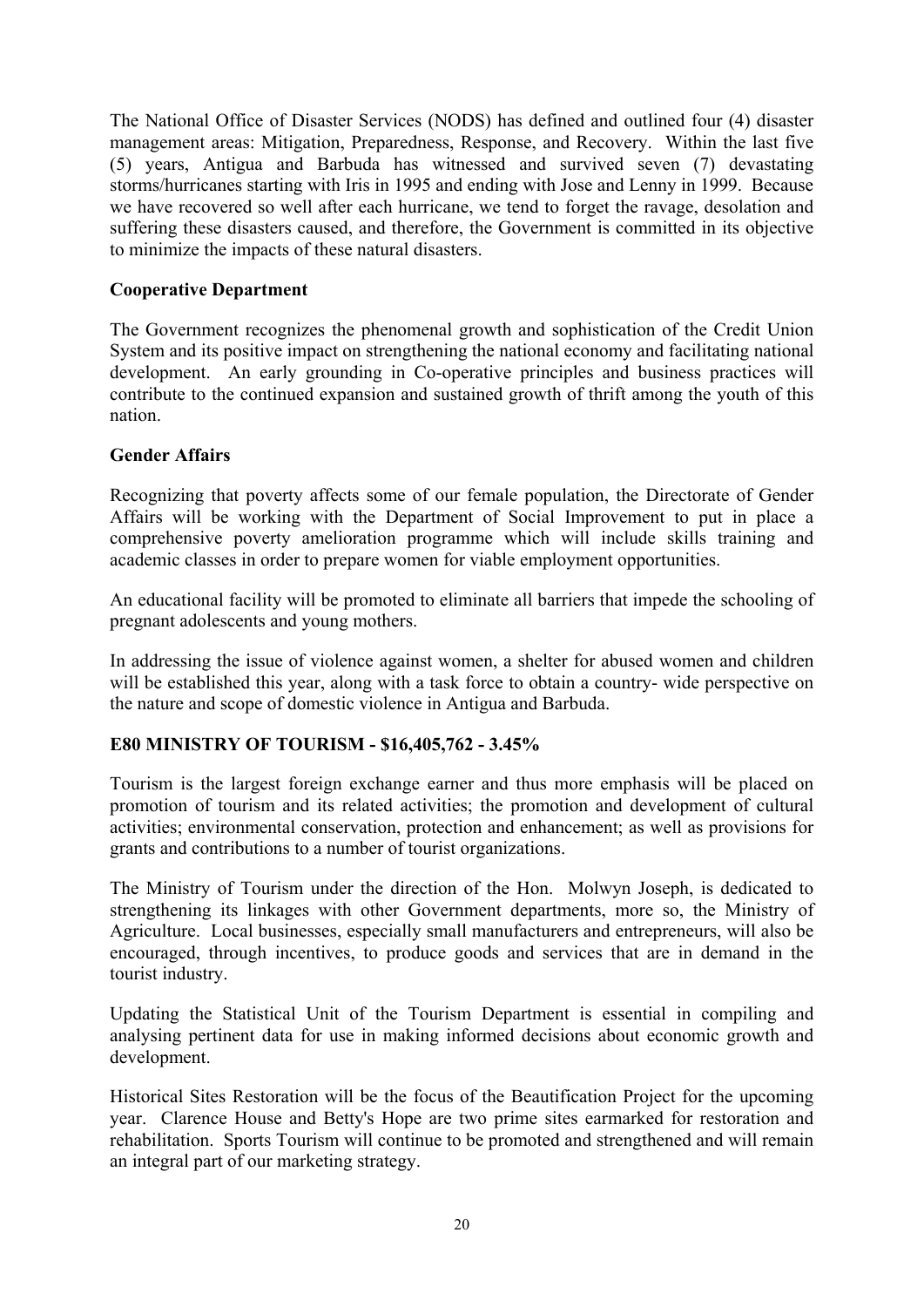E85 MINISTRY OF COMMERCE INDUSTRY AND BUSINESS DEVELOPMENT

Head E85 is the Ministry of Commerce, Industry and Business Development with an estimated Recurrent Expenditure of EC\$2,740,490 or 0.58% of the Budget, and a breakdown of the Year 2000 estimates of this Ministry is as follows:

A0 Ministry Headquarters -

Trade and Business Development \$1,421,084 B0 Ministry Headquarters B Industry and Commerce 351,001 C0 Prices and Consumer Affairs 698,915 D0 Antigua and Barbuda Bureau of Standards 269,490 TOTAL 2,740,490

Economic activity in the manufacturing sector experienced modest growth with production steadily returning to its pre-hurricane levels. The sector's contribution to GDP, however, has remained stagnant following the closure of a number of factories in the mid 1980s. Those factories that remained open now operate on a smaller scale with the production of garments, beverages, paint products and some furniture directed at the local market.

The apparent decline of this sector has been associated with the relatively high costs of production particularly wages, which were often led by the construction and tourism sectors. Other operational costs, especially utility expenses were also main contributors to these high production costs.

To circumvent these problems and to resuscitate the manufacturing sector, the government is committed to creating a suitable business environment that will attract the necessary investment to create a more productive business sector.

The Ministry of Commerce, Industry and Business Development will also be advocating a hightened Consumer Awareness and Consumer Protection through its educational programmes. To this end, they will rigorously use all avenues of the media in Antigua and Barbuda to inform the public of their rights as Consumers. In so doing, all our citizens will become more knowledgeable in the area of consumer goods and services.

#### **E90 MINISTRY OF PLANNING, IMPLEMENTATION AND PUBLIC SERVICE AFFAIRS - \$12, 228,347 - 2.57%**

The Vision of the Ministry of Planning, Implementation and Public Service Affairs is to create an effective and efficient economy, through sustainable development thereby providing a superior quality of life for all Antiguans and Barbudans.

The Ministry is also in the first stages of developing The General Data Dissemination System (GDDS) which will allow all departments of Government to share and input information and statistical data, thereby maintaining a National Economic Database.

A Public Sector Reform Plan is also slated to begin this Year 2000, which will include Financial Management Reform and Administrative Reform. In addition, the Ministry is overseeing the development of a Local Development Initiative. The aim of The Local Development Initiative is to allow civil servants to apply for loans on a first come, first serve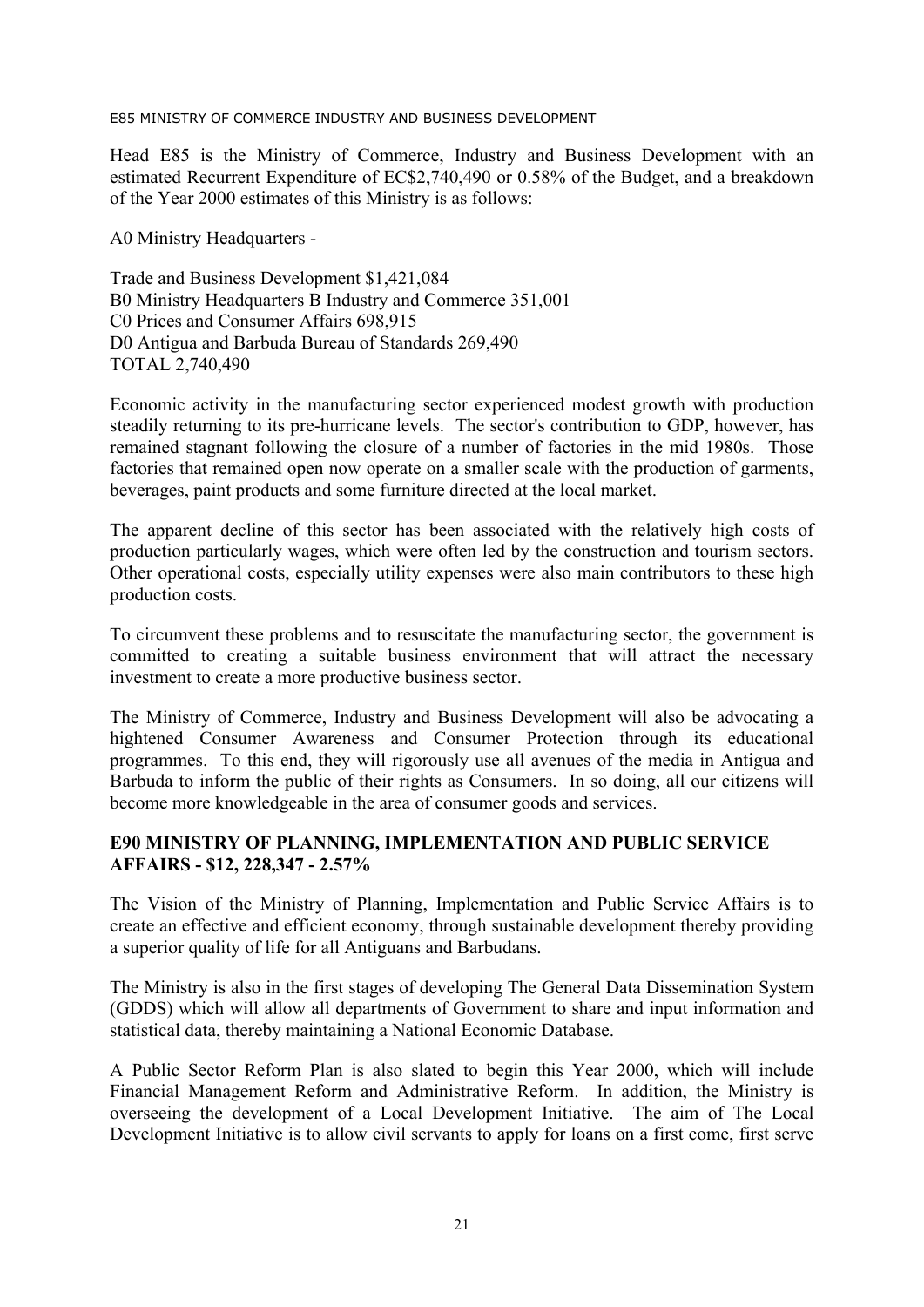basis, and within the limits of affordability to include home improvements and advanced schooling.

# **E95 MINISTRY OF YOUTH EMPOWERMENT, SPORTS, CARNIVAL AND COMMUNITY DEVELOPMENT - \$5,274,869 - 1.11%**

Madam Speaker, the Antigua Labour Party Government assessed the contributions made by the youth of our country, and they are numerous and significant. However, it is our view that we need to equip our youth for the task of leadership and prepare them for the task of operating in an era of globalization. To this end, our Prime Minister created a Ministry of Youth Empowerment, Sports, Carnival and Community Development. This Ministry is geared to make positive contributions to the youths of this country by providing an environment in which they can achieve personal advancement and therefore empower themselves.

Madam Speaker, the young people today are using sports as a medium to access higher education. The Government has provided modern facilities and structured programmes in our schools for our youths. With the help of the Sports Division they are now reaping the benefits abroad. Many Antiguan and Barbudan youths have gained scholarships to attend universities in the United States in sports namely basketball, football, tennis and track and field. This year we pledge to continue our full support; and, to accelerate the upgrading and expansion of all our sporting facilities.

# **THE ESTIMATES OF DEVELOPMENT EXPENDITURE FOR FISCAL YEAR 2000**

Total capital expenditure projected for Year 2000 amounts to EC\$157 million of which EC\$18 million represents development spending for Barbuda. Although the allocation for capital expenditure is lower than in past years, this in no way reflects a diminishing commitment of the Government to infra-structural development. As a matter of fact the development estimates will show that several of our projects were completed in 1999 and others will be completed in Year 2000. It is noteworthy that all our poly-clinics presently under construction will be completed this year. Because of the ravages of hurricane Jose and Lenny more funds are allocated for the re-construction of roads, clearing of water courses, and the repairing of schools and government buildings.

It is important to note Madam Speaker that the projected capital expenditure for Barbuda has increased by approximately 67% over the 1999 approved estimates. This increased level of public investment will facilitate the projects planned to produce economic growth and development for Barbuda, in addition to the on-going rehabilitation works.

#### **THE 2000 RECURRENT AND DEVELOPMENT ESTIMATES OF THE BARBUDA COUNCIL**

Madam Speaker, the Barbuda Council Estimates for Year 2000 that projected recurrent expenditure will amount to EC \$9.5 million dollars. The largest share of recurrent expenditure, EC \$3.1 million dollars, is allocated to infrastructure-related activities including maintenance of roads and Government buildings, rehabilitation of historic sites, wharf repairs and other minor works. There is also budgetary provision, Madam Speaker, for recruitment of additional technical personnel including a Director of Works, Superintendent of Roads, Inspector of Works and Inspector of Roads. It should be noted here, Madam Speaker, that in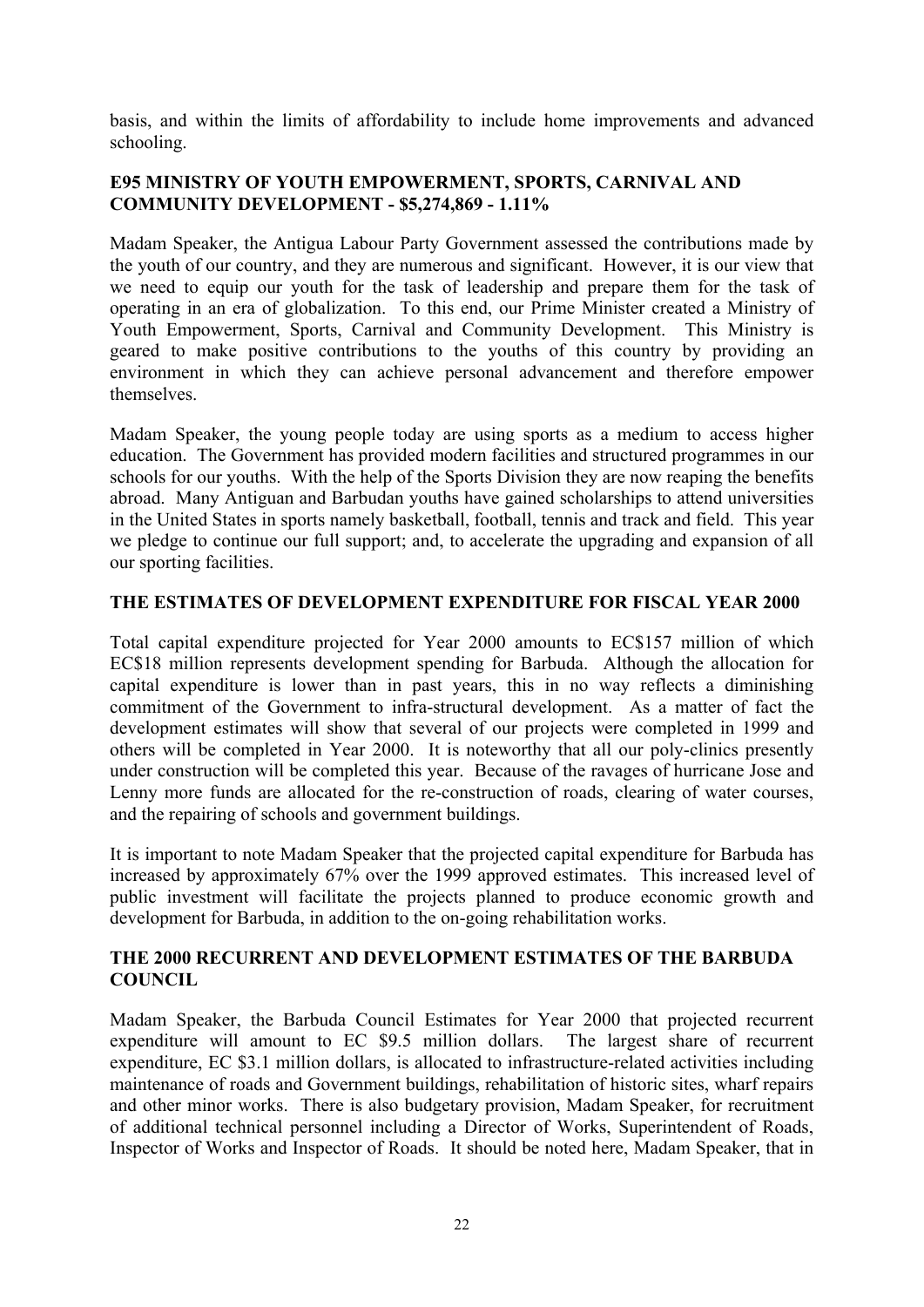addition to the EC \$3.1 million allocated for Public Works in the Recurrent Estimates of the Barbuda Council, there is a further EC \$13.5 million dollars provided in the Council's Development Estimates for roads, housing development, airport improvement, expansion of electricity supply and for construction-related vehicles and equipment.

The health sector in Barbuda, Madam Speaker, will receive the second largest proportion of recurrent expenditure in Year 2000, with EC \$2.3 million dollars going towards the Hannah Thomas Hospital and the provision of other medical and public health services. The Year 2000 budgetary allocation, provides not only for the continuance of all existing health services, but also for additional recruitment and further training of Hospital staff. More attention too, Madam Speaker, will be focused on the elderly and provision has been made for expenditure on the social welfare of citizens in Barbuda. Capital spending in the health sector, Madam Speaker, has been projected at just under EC \$1.0 million dollars to finance construction of quarters for medical staff, purchase of an X-ray machine and accessories, a vehicle to transport patients and medical personnel and purchase of other medical and surgical equipment.

You will note, Madam Speaker, that a substantial portion of the available current resources, approximately EC \$1.1 million dollars, will go towards agriculture, lands and forestry services, and just under EC \$500 thousand dollars to the newly established Department responsible for fisheries, marine and coastal development in Barbuda. In the health sector, there is provision for recruitment of additional technical personnel to help accelerate development of the agricultural sector, as well as training of existing staff. Significant resources have also been allocated to crop production and marketing, livestock development and policy-based loans to farmers and fishermen. Additional funds amounting to EC \$940,000 have been allocated in the Barbuda Development Estimates, for agricultural crops, livestock and fisheries development.

As Honourable Members of this House are aware, the administrative functions of the Barbuda Council are both extensive and multi-disciplinary, providing for a wide range of public goods and services. The Year 2000 allocation of EC \$2.0 million dollars for Administrative and Common Services will cover not only general administration but also provision of common services such as postage and telephone, accounting and auditing, disaster relief, educational grants, sports, culture and youth affairs, and tourism promotion. In addition, Madam Speaker, there is a separate allocation of just over EC\$500 thousand dollars to finance the routine activities of the Barbuda Council itself. The provision covers renumeration of all Council Members and supporting staff, necessary equipment, materials and supplies, office rental and advisory services. It is important to note, Madam Speaker, that under the Administrative Sector in the Development Estimates for Barbuda, over E.C \$500 thousand dollars is provided for vehicles and equipment, including a Boston Whaler, as well as construction of offices. In Antigua's case Madam Speaker, Government has encouraged savings on rents for office accommodation by shifting to investment in Government-owned office complexes which will increase employment and earnings and jump-start the construction sector of the economy.

Madam Speaker, as I indicated earlier, the total estimated recurrent expenditure for Barbuda in Year 2000 is approximately EC \$9.5 million dollars. Although that amount exceeds the 1999 approved Estimates by just under EC \$1 million dollars, we have sought the cooperation of the Barbuda Council to ensure that the projected expenditure remains in line with expected revenue. It must be noted, however, Madam Speaker, that to balance the fiscal current account for Barbuda requires subventions from the Central Government beyond the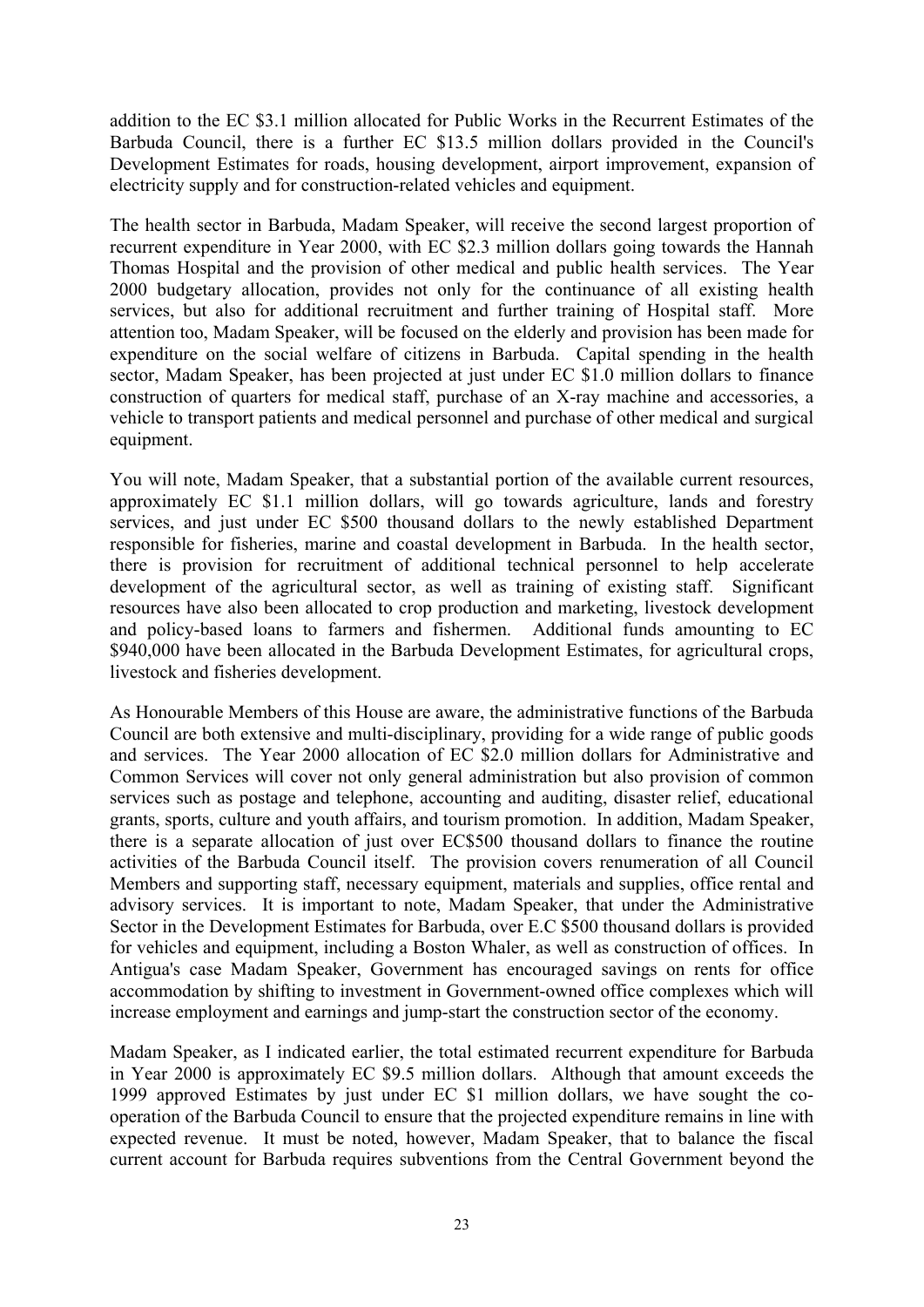Transfer Grant specified in the Essex Report and amounting to EC \$1.7 million dollars in Year 2000. Thus, in addition, provision has had to be made for a Special Government subsidy to pay arrears of salaries and wages amounting to EC \$239,500 dollars as well as a further Supplementary Grant from the Central Government of approximately EC \$1.6 million dollars. It is clear, Madam Speaker, that while the Barbuda Council has exhibited financial prudence in formulating the Island's budget for Year 2000, a significant level of supplementary funding continues to be provided by the Central Government. For the Barbuda current account alone, the level of total budgetary support from Central Government in Year 2000 is estimated at approximately EC\$3.6 million dollars.

With respect to the Development Estimates for Barbuda, Madam Speaker, the sum of EC \$14.9 million dollars has been allocated to the Economic Sector. These resources will be utilized for maintenance and expansion of social and economic infrastructure as well as development programmes in the agricultural sector. Further expenditure of approximately EC \$2.3 million dollars has been projected for upgrading of the Hannah Thomas Hospital, improvement of public sanitation services, and for sports and other recreational facilities. Lastly, Madam Speaker, there is an allocation of EC \$1.4 million dollars for the construction of offices and provision of other administrative facilities for use by the Barbuda Council. The total development expenditure for Barbuda in Year 2000 is estimated at EC\$18.7 million dollars.

Madam Speaker, the Barbuda Council's total projected expenditure for fiscal Year 2000, including both recurrent and capital costs of the various work programmes is approximately EC \$28.2 million dollars. This increased level of expenditure will be financed by balancing revenues consisting of taxes and fees collected by the Barbuda Council, subventions from the Central Government totalling just under EC \$4.0 million dollars, external grants and concessionary loans.

# **Revenue Measures**

Madam Speaker, this year we expect to receive additional revenue from intensification of our collection efforts.

We expect significant increases at Customs from first a reduction in discretionary tax exemptions and secondly from computerisation of the department and introduction of a new training programme.

At Inland Revenue we also expect increased revenues from the computerisation of that Department and the implementation of the 2% turnover tax and the property tax. Recruitment of the international tax field auditors and introduction of a new training programme will see a major improvement in un-incorporated tax on profits and income.

Madam Speaker, Antigua and Barbuda depends heavily on indirect tax revenues. Customs duties and consumption tax provide the major tax revenues. This year will re-address the balance by replacing the old property tax with a modern version. It is the view of many experts that direct taxes within the context of a globalised and liberalised environment will become the major source of taxes in the future.

Madam Speaker, you will not see a figure for the 2% turnover tax since this tax is a deduction from the tax on incorporated and un-incorporated businesses.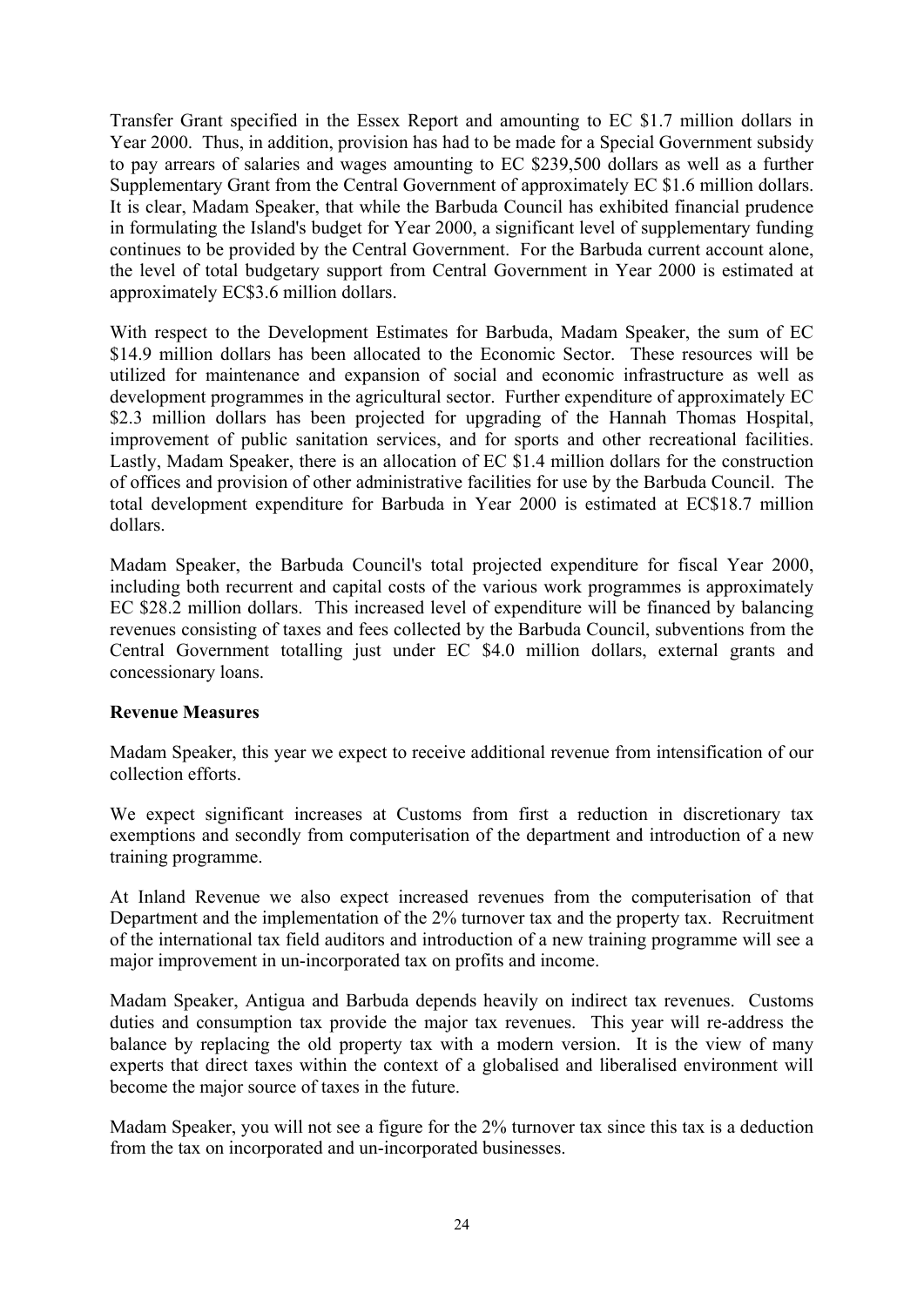In the Estimates tabled you will note that there are three main revenue areas:

Direct taxes - including Corporation tax, Business tax (non-corporate tax) and Property tax. For the current year the target is set at \$80,200,030.

Indirect taxes - This is the area with the highest contribution annually to our tax revenue; and is also the area where numerous concessions are granted to assist businesses, agriculture, education, health, religious bodies etc. it include stamp duties, vehicle licences, hotel and guest taxes, import duties, and consumption tax, etc., The target set for indirect taxes is \$313,553,144

Non-Tax Revenue - The third and final area of revenue is classified as non-tax revenue which includes asset sales, hospital fees, court fees, and landing fees. This figure is projected to be \$71,370,622 for Year 2000.

#### **Total Estimated Revenue for Year 2000 is \$465,123,796.**

#### **Summary**

Madam Speaker, I have now outlined to this Honourable House, Government's plans and objectives for the Year 2000, translating, at the same time, the plans and objectives into expenditure terms and aggregates giving due balance to the competing demands of education, health, law and order, caring for the aged, culture, sports, labour, infra-structure developments and the productive sectors, including agriculture, fisheries, processing and manufacturing. I have also outlined to members, the ways and means of achieving those objectives, by a selection of taxation measures and policies, aimed at fairplay and equitable considerations, resulting in justice for all in the society; and I have emphasized expenditure control, the elimination of waste and extravagance, at all levels, and the need to further improve our financial control, machinery and techniques.

Madam Speaker, in the selection and determination of the fiscal measures for the Year 2000, I have sought generally, in maintaining the spending power of the community; encouraging savings; assist in directing the utilization of available financial resources within the state; stimulating the economy in the sectors of agriculture, fisheries, industry, tourism services and manufacturing, in improving investments; in distributing the tax burden more fairly, by bringing into the tax net, those businesses and persons, which in the past were on the outside. At the same time, we want to proportionately reward hard work and risk taking; and be a willing partner with those citizens within our society that are making a desirous and effective contribution to the growth and welfare of our economy.

If we love this country and we want to live here, and play here, and enjoy the beauty of our surroundings, protect our environment and leave an enduring legacy for our children; this is a defining moment in time, when we all should put our shoulders to the wheel. Let us contribute to our Country's development by paying our fair share; it's only right and just that we do so.

So I appeal to all our citizens from Old Road to Cedar Grove from Five Islands to Freetown, stand up and be counted. We have a nation to build, with an abundance of young people. Our legacy will be theirs and we would wish that when our National Anthem is played we would be proud to be Antiguans and Barbudans, wherever we may reside.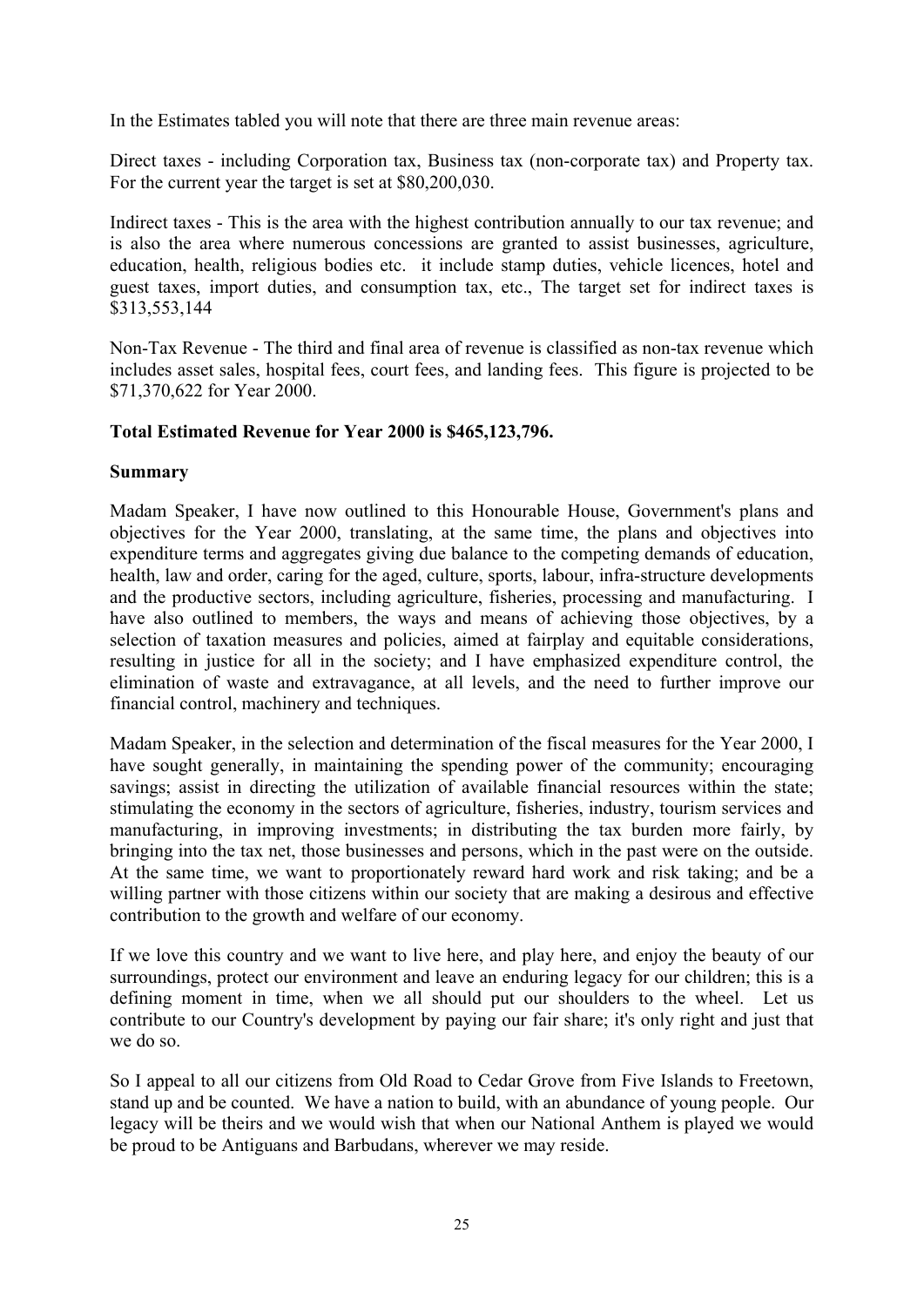In giving effect to the above, Madam Speaker, the tax prescriptions have been very selective, and cannot be interpreted as throwing hardship on any particular sector of the economy. Instead, they are aimed at correcting an imbalance in the system, which in the past, escaped those most eligible of making significant payments.

By these reasons, I hope that everybody will play his/her proper role, in the general effort to increase the wealth of the country, therefore securing for everybody a bigger portion of the National Pie.

Madam Speaker, I am looking forward to a better year, a less stressful year in terms of managing our Country's finances. I am satisfied that this Year's Budget will provide the necessary support for the continued development of our people and country. I expect full support from my colleagues in Parliament, and I urge the private sector and all our citizens to do like-wise.

Madam Speaker, with the above in mind, I now commend the budgetary proposals for the Year 2000, to this Hounorable House for consideration and debate.

Thanks.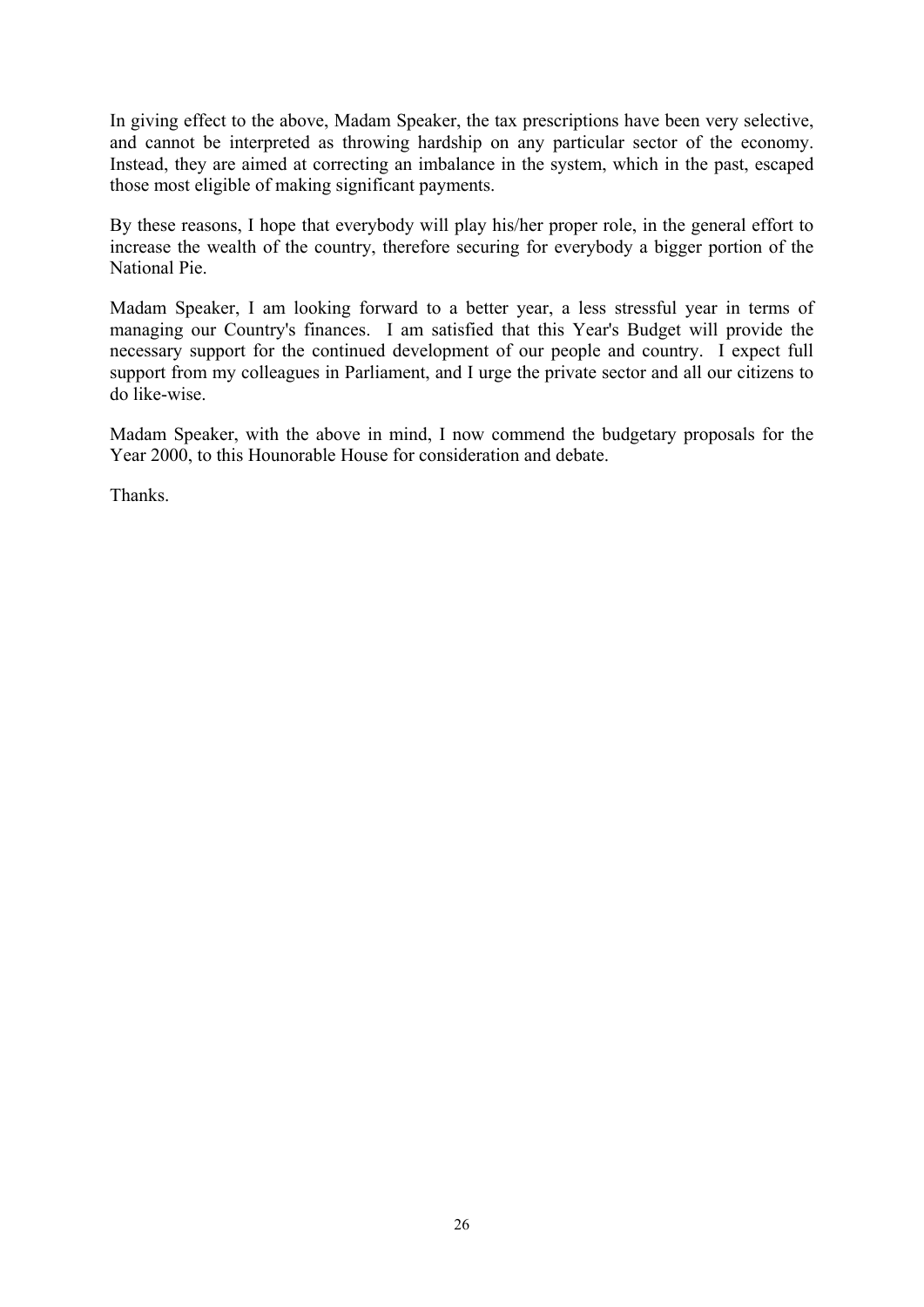# **Antigua Estimates 2000**

# **Detailed Summary - Recurrent Revenue**

| <b>Heads</b>                                                                                               | <b>Direct</b><br>taxes | <b>Indirect</b><br>taxes | Non-tax<br>Revenue | <b>Totals</b> |
|------------------------------------------------------------------------------------------------------------|------------------------|--------------------------|--------------------|---------------|
| Approved Estimates 2000                                                                                    |                        |                          |                    |               |
| R10 Prime Minister's Ministry                                                                              | $\mathbf{0}$           | $\theta$                 | 5,865,030          | 5,865,030     |
| R15 Ministry of Finance                                                                                    | 80,200,030             | 313,553,144              | 27,885,412         | 421,638,586   |
| R20 Ministry of Agriculture, Lands & Fisheries                                                             | $\mathbf{0}$           | $\theta$                 | 10,018,600         | 10,018,600    |
| R25 Ministry of Health                                                                                     | $\theta$               | $\Omega$                 | 7,807,770          | 7,807,770     |
| R30 Ministry of Education, Culture &<br>Technology                                                         | $\theta$               | $\theta$                 | 161,570            | 161,570       |
| R35 Ministry of Public Utilities, Housing,<br>Transportation, Aviation and International<br>Transportation | $\theta$               | $\Omega$                 | 7,204,280          | 7,204,280     |
| R50 Ministry of Justice & Legal Affairs                                                                    | $\theta$               | $\theta$                 | 6,869,020          | 6,869,020     |
| R75 Ministry of Labour, Home Affairs & Social<br>Improvement                                               | $\theta$               | $\theta$                 | 5,511,900          | 5,511,900     |
| R80 Ministry of Tourism & Environment                                                                      | $\theta$               | $\Omega$                 | 47,020             | 47,020        |
| R85 Ministry of Commerce, Industry & Business<br>Development                                               | $\theta$               | $\Omega$                 | 10                 | 10            |
| R90 Ministry of Planning, Implementation $\&$<br><b>Public Service Affairs</b>                             | $\theta$               | $\theta$                 | 10                 | 10            |
| <b>TOTALS</b>                                                                                              | 80,200,030             | 313,553,144              | 71,370,622         | 465,123,796   |